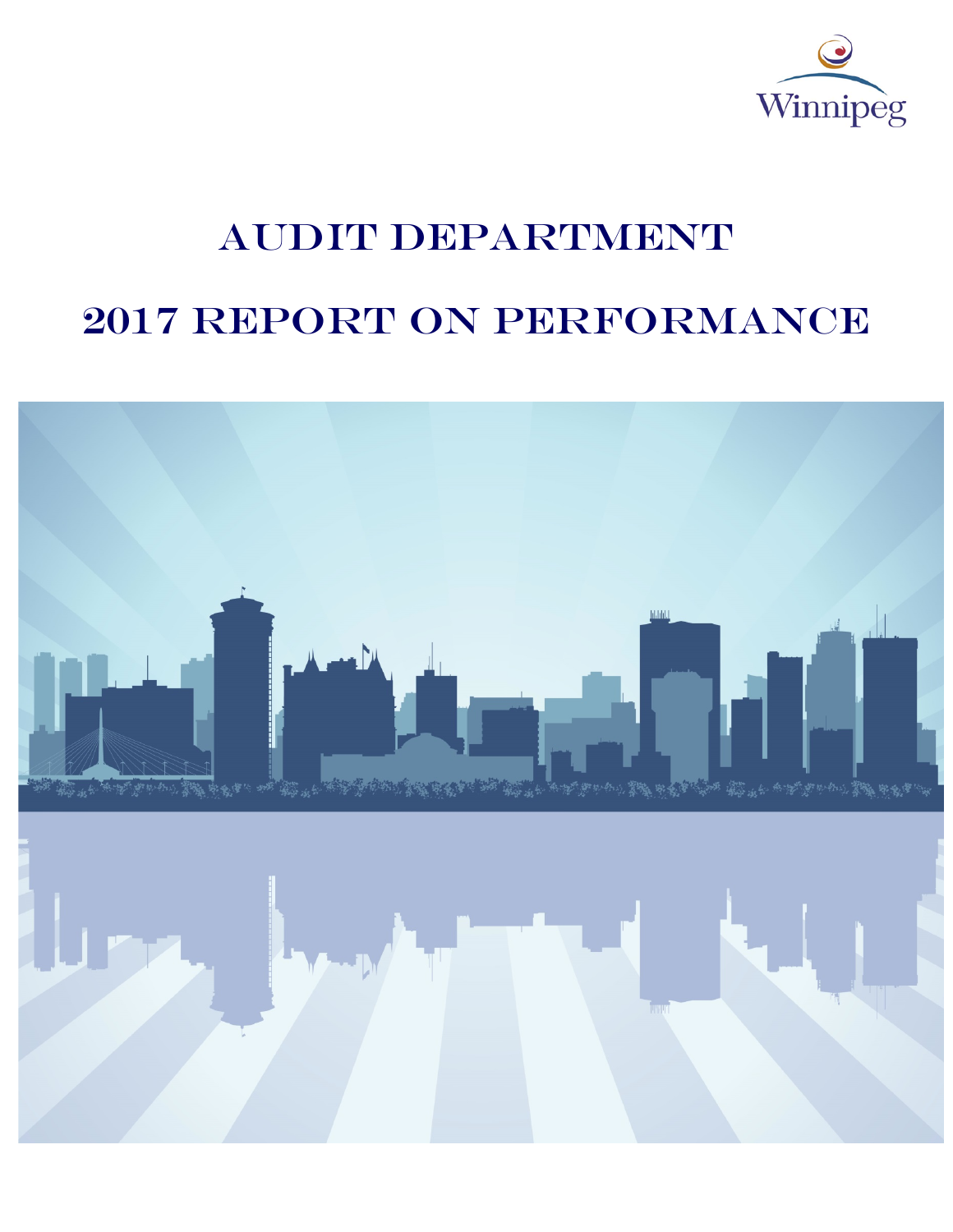# **City of Winnipeg Audit Department 2017 Report on Performance**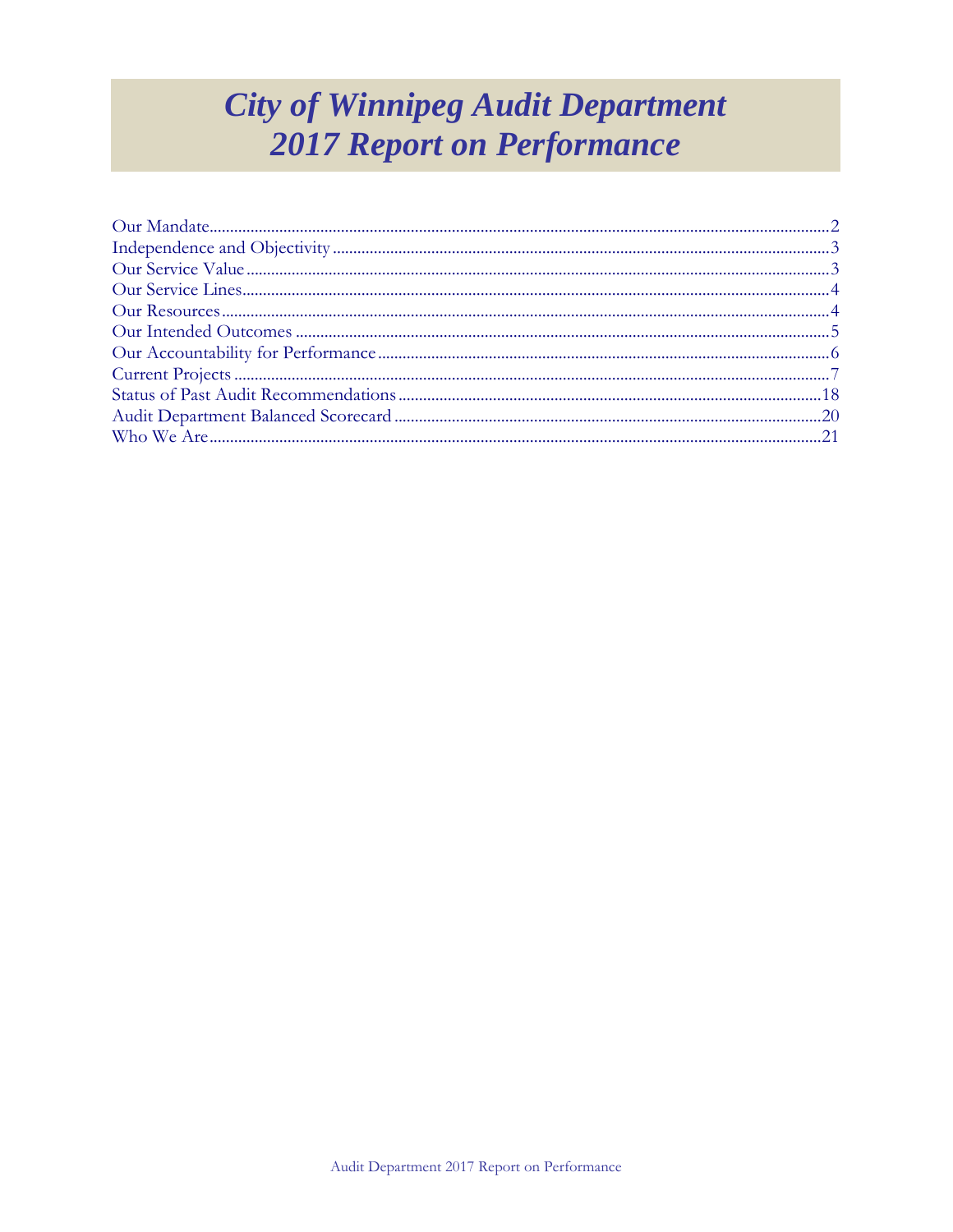## *Our Mandate*

The City Auditor is a statutory officer appointed by City Council under *[The City of Winnipeg Charter](http://web2.gov.mb.ca/laws/statutes/municipal/c03902e.php)* and is independent of the City's Public Service. Powers and authorities granted through The *City of Winnipeg Charter*, organizational by-laws and Council motions support the position and mandate of the City Auditor.

The City Auditor conducts examinations of the operations of the City and its affiliated bodies to assist Council in its governance role of ensuring the Public Service's accountability for the quality of stewardship over public funds and for the achievement of value for money in City operations. The findings are reported to Council through the Audit Committee (Executive Policy Committee) and an audit report becomes a public document after communication to City Council.

In 2009, the CAO introduced the concept of a Chief Performance Officer as an administrative function for the City. The mandate of the department with the addition of the Chief Performance Officer role is as follows:

- *To examine problem areas brought to the Auditor's attention by taxpayers, department heads, employees, Council, Standing Committees of Council, members of Council and the CAO.*
- *To act as an internal consulting group to provide information and help to civic departments.*
- *To examine and evaluate the adequacy of the City's financial and operational systems of internal control.*
- *To determine compliance with sections of The City of Winnipeg Charter, by-laws, regulations, orders of Council, administrative directives and applicable federal and provincial legislation.*
- *To review the performance of operations to ensure money was expended with due regard to economy and efficiency.*
- *To monitor and report on the status of implementation of audit recommendations on a quarterly basis.*
- *To provide advice and assistance on the definition and development of performance measures, the implementation of performance management systems and the reporting of performance information to the public and to advocate for the use of performance information.*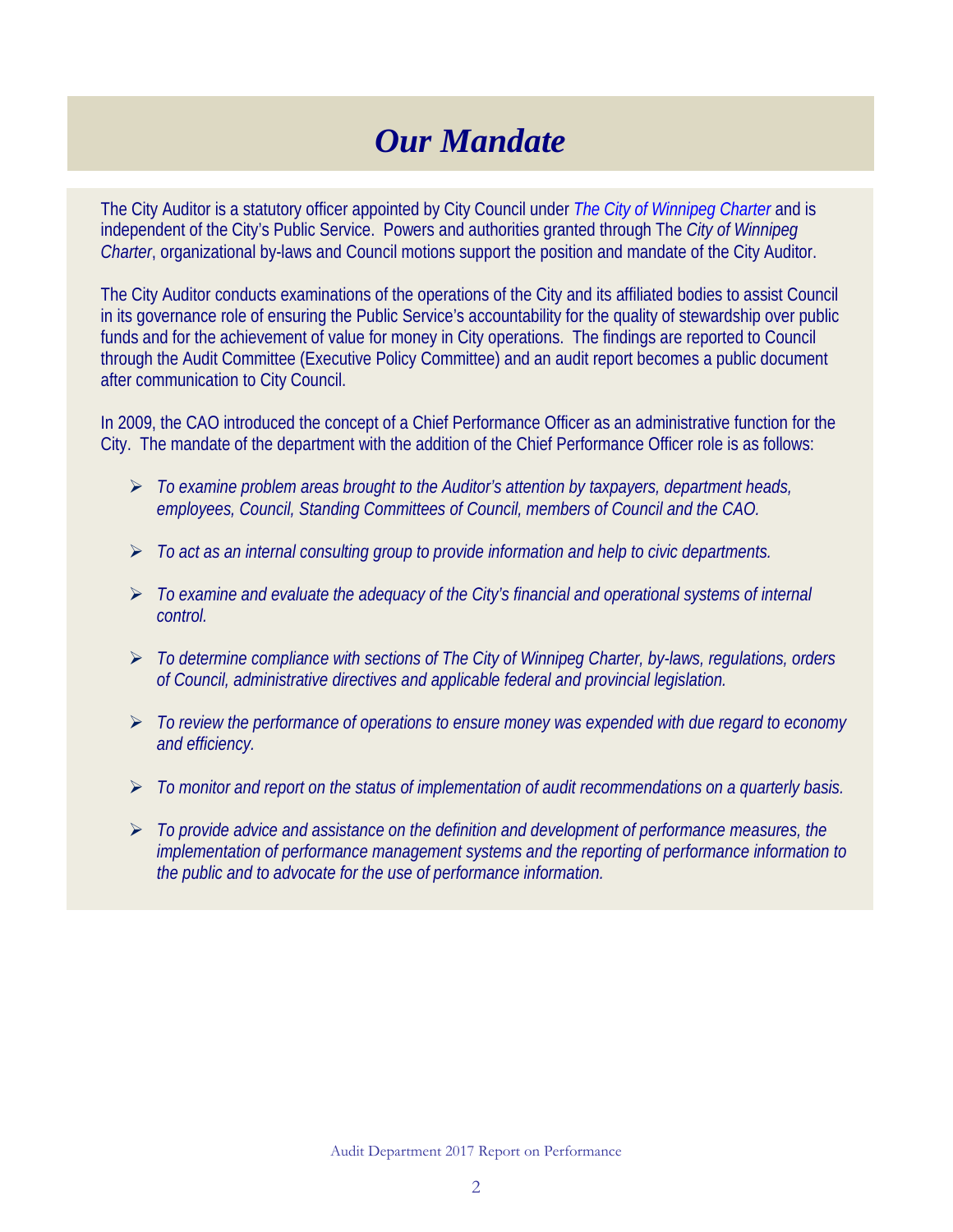# *Independence and Objectivity*

Independence has been called the cornerstone of legislative auditing. To be credible, we must maintain an independent position within the organization as well as bring an objective state of mind to all of our work. Mechanisms in place to promote independence and objectivity include:

- The City Auditor is appointed by City Council and can only be suspended or dismissed by virtue of a resolution supported by two-thirds of all members.
- The City Auditor is directly accountable to City Council through the Audit Committee comprised of Executive Policy Committee members.
- The City Auditor is solely responsible for the staff and internal operations of the Audit Department within the budget approved by City Council.
- The City Auditor has broad and defined powers of access to information and City staff by virtue of *The City of Winnipeg Charter*.
- Auditors are required to follow strict standards established by their professional associations and the Audit Department including the requirement to adhere to a Code of Ethics and Professional Conduct.
- Quality assurance practices have been implemented to ensure that Audit reports present information that is reliable, fair and balanced.

<span id="page-3-0"></span>The Audit Department performs its work in accordance with *Government Auditing Standards*. These standards provide professional guidance for government-related audits and require us to follow relevant CPA Canada auditing standards where they are applicable to our work. The Audit Department recently completed its first peer review for the period of January 1, 2015 to November 30, 2016, and have received a clean opinion from the peer review team. It is the opinion of the Association of Local Government Auditors that the Audit Department's quality control system was suitably designed and operating effectively to provide reasonable assurance of our compliance with *Government Auditing Standards* for audits and attestation engagements for the period reviewed.

### *Our Service Value*

A key role of the Audit Department is to provide independent assurance on the performance of civic services in support of open, transparent and accountable government. Our primary client is City Council, through the Audit Committee.

The value to Council is the ability to use credible information to support their decision-making efforts. Our stakeholders are civic managers and citizens who are the recipients of our public reports.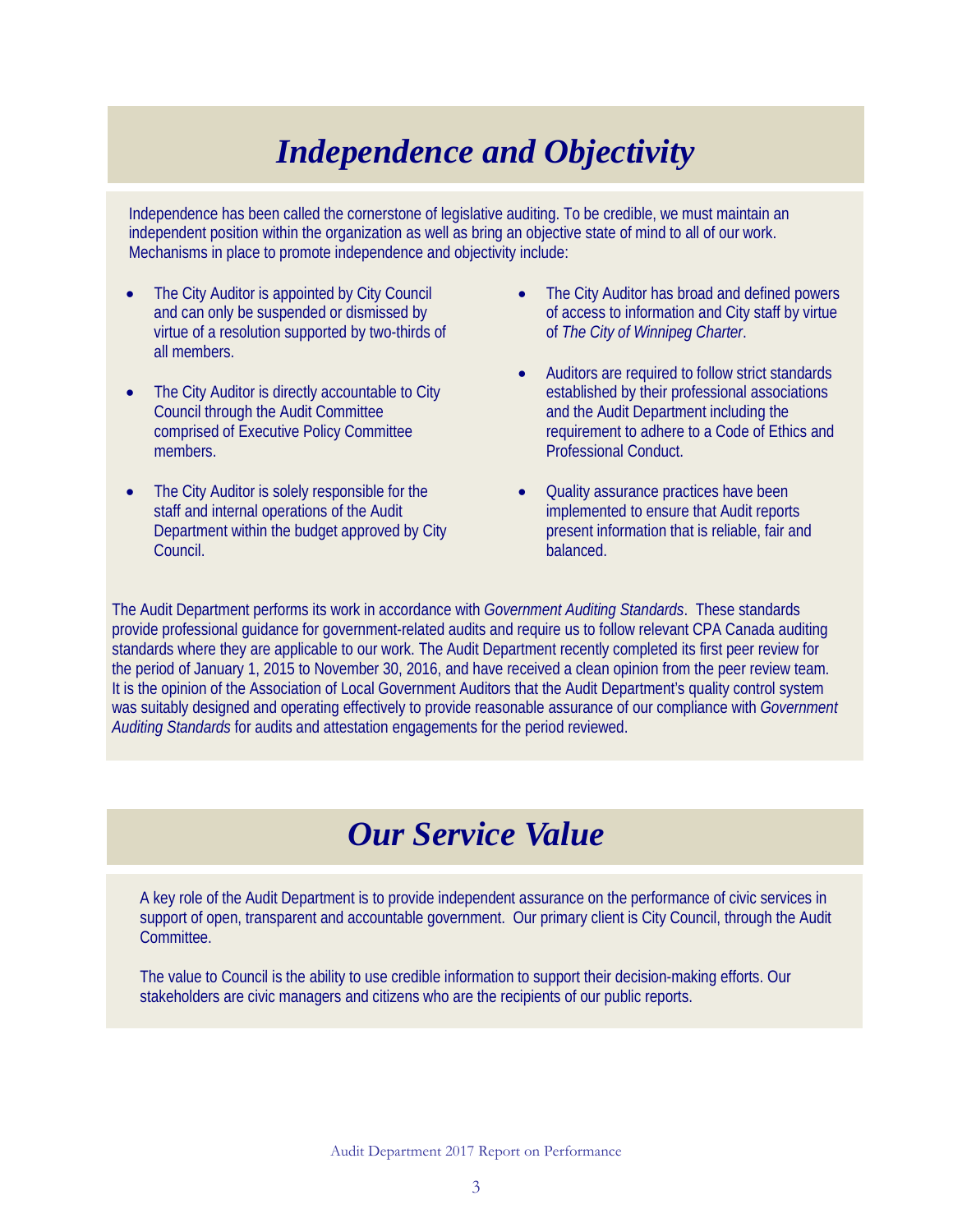### *Our Service Lines*

- <span id="page-4-0"></span>• **Advisory Services** - activities carried out under this service line are proactive and concerned with getting it right the first time.
- **Assurance Services** assurance services are defined as independent professional services that improve the quality of information or its context for decision makers.
- **Investigation Services** we conduct reviews in response to reports submitted to the City's Fraud & Waste Hotline, requests received from external parties or as the result of information that is brought to the attention of the City Auditor under the *City of Winnipeg Fraud, Theft, Misappropriation or Related Irregularities* Administrative Standard.

### *Our Resources*

<span id="page-4-1"></span>The Audit Department's budget and expenditures are shown below:

|                    | <b>Fiscal Year</b>                                                                                                                                                                                |                                                                                                                                                                                                |                                                                                                                                        |  |
|--------------------|---------------------------------------------------------------------------------------------------------------------------------------------------------------------------------------------------|------------------------------------------------------------------------------------------------------------------------------------------------------------------------------------------------|----------------------------------------------------------------------------------------------------------------------------------------|--|
| <b>Description</b> | 2015                                                                                                                                                                                              | 2016                                                                                                                                                                                           | 2017                                                                                                                                   |  |
|                    |                                                                                                                                                                                                   |                                                                                                                                                                                                |                                                                                                                                        |  |
| <b>Budget</b>      | 1,228,121<br>\$                                                                                                                                                                                   | 1,368,146<br>\$                                                                                                                                                                                | 1,325,775<br>\$                                                                                                                        |  |
| Expenditures       | 794,660<br>\$                                                                                                                                                                                     | 903,096<br>\$                                                                                                                                                                                  | 1,325,775<br>\$                                                                                                                        |  |
| Surplus            | \$<br>433,461**                                                                                                                                                                                   | \$<br>465,050**                                                                                                                                                                                | \$<br>53,689 **                                                                                                                        |  |
|                    | ** Surplus mainly due to<br>unused funding for the<br><b>Independent Fairness</b><br>Commissioner (IFC)<br>and Lobbyist Registrar<br>roles. Surplus salaries<br>due to departmental<br>vacancies. | ** Surplus mainly due to<br>unused funding for the<br><b>Independent Fairness</b><br>Commissioner (IFC) and<br>Lobbyist Registrar roles.<br>Surplus salaries due to<br>departmental vacancies. | ** Surplus mainly due to<br>unused funding for the<br><b>Independent Fairness</b><br>Commissioner (IFC) and<br>departmental vacancies. |  |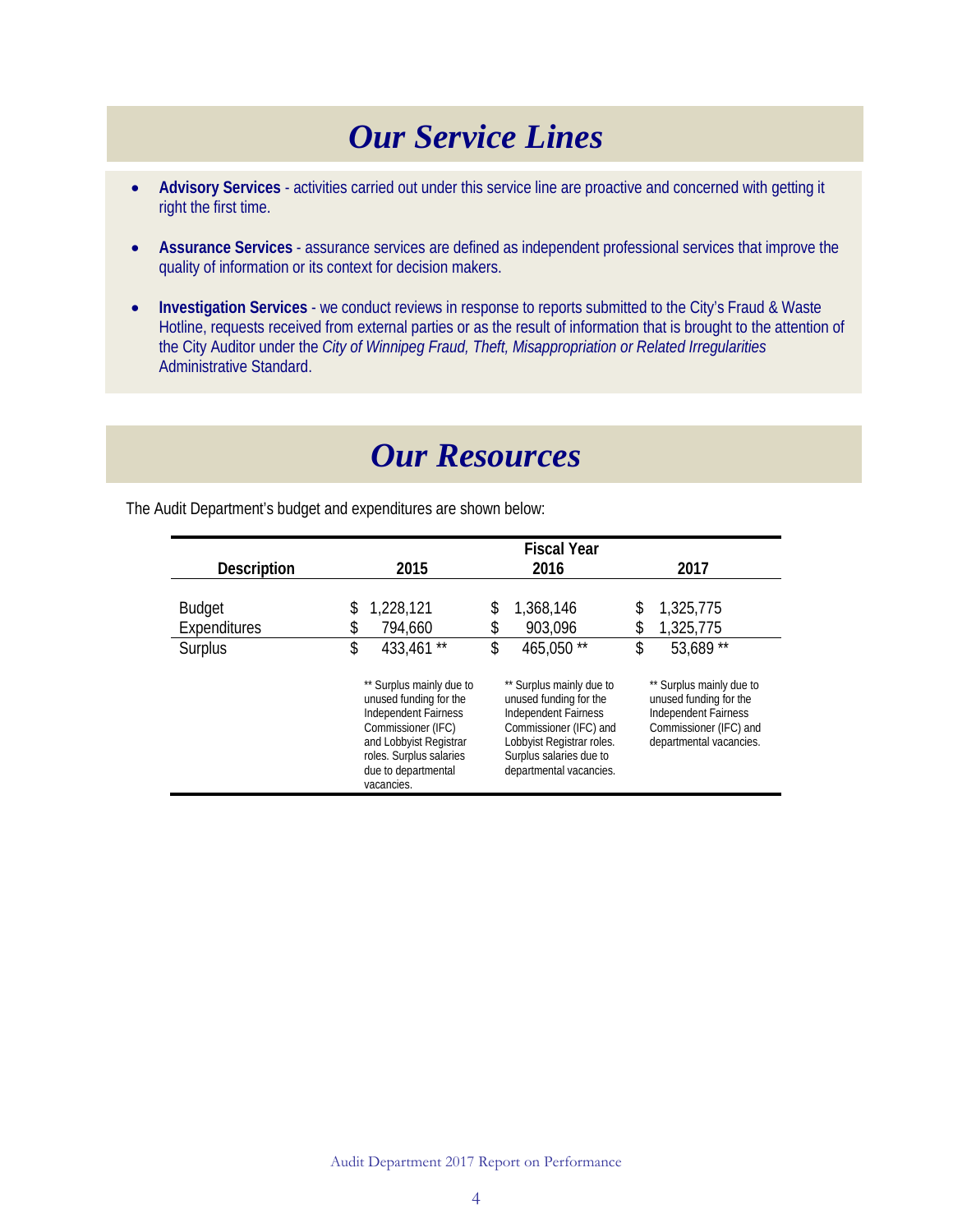### *Our Intended Outcomes*

<span id="page-5-0"></span>The Audit Department's logic model describes the linkages between our resources, and our activities, outputs and desired outcomes. To achieve our vision, our work must ultimately contribute to delivering valued services that clearly meet the needs and expectations of our citizens and result in a high level of public confidence in civic government.



#### **Audit Logic Model**

Audit Department 2017 Report on Performance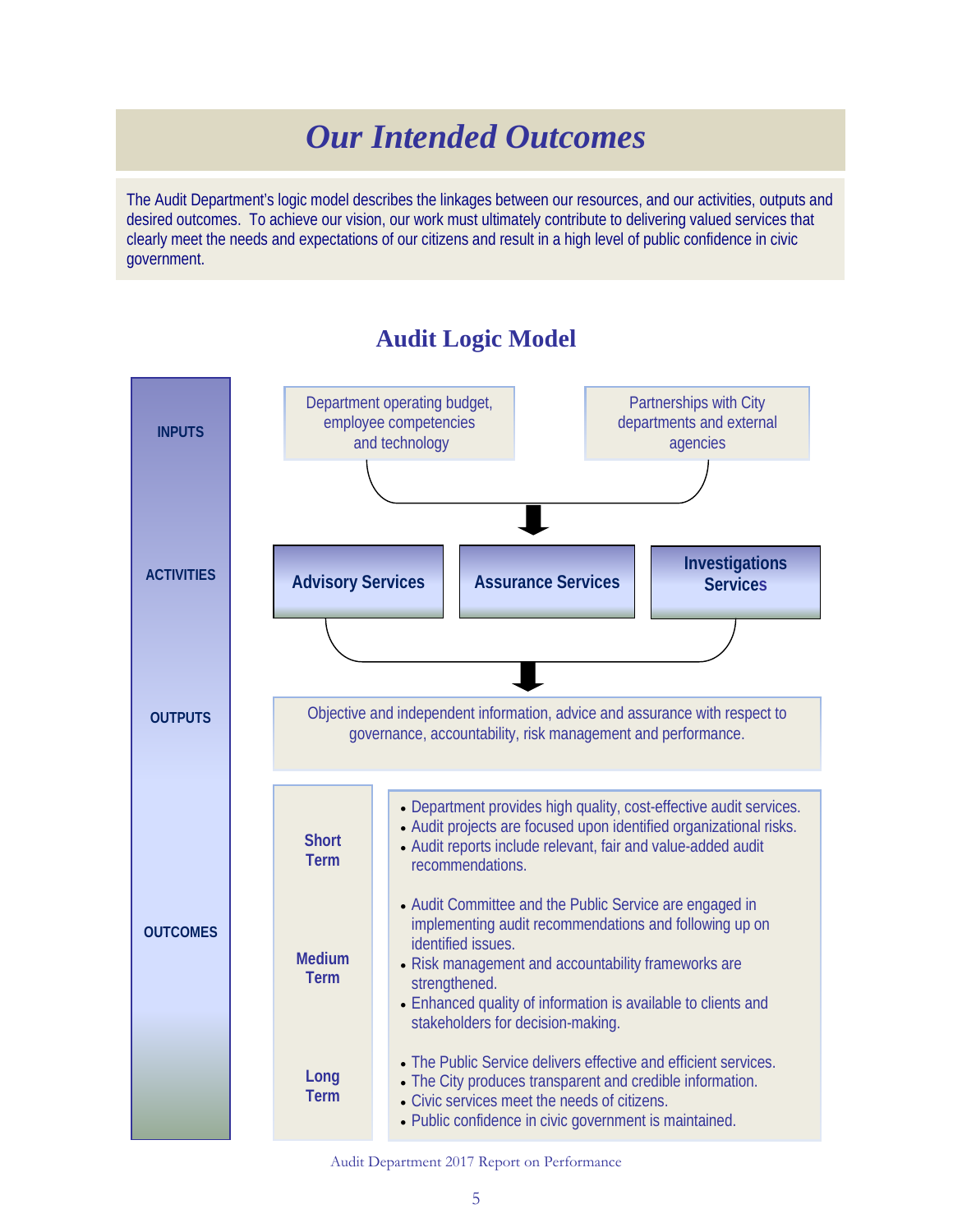# *Our Accountability for Performance*

#### <span id="page-6-0"></span>**Our Vision and Mission**

- **Vision** To be leaders in building public trust in our civic government
- **Mission** To support City Council and the Public Service by providing objective and independent advice and assurance with respect to governance, risk management, performance and accountability



### **Our Strategic Goals**

Support the achievement of transparent, efficient and effective City government services Deliver value-added, cost-effective and innovative audit services Promote a respectful, team-oriented and professional workplace



#### **Our Key Risks**

**Capacity** – supplement resources with partnerships and audit processes that optimize coverage and productivity

**Credibility** - maintain a high standard of competence and professionalism **Independence & Objectivity** - provide independent assurance that is fair and balanced **Resources** - maintain an adequate level of resources to provide an appropriate level of assurance **Service Delivery** – produce high quality reports in an efficient manner that result in value-added recommendations

**Workflow** – efficient completion of audit projects while maintaining compliance with professional standards



#### **Our Performance Measures & Results**

In the remainder of our *Report on Performance*, we will present the results of our work. We will summarize our significant projects and the key conclusions reached. We will also provide an update on the status of outstanding audit recommendations. Finally, we will provide our own performance measures and results against industry standards and departmental targets in our *Balanced Scorecard.*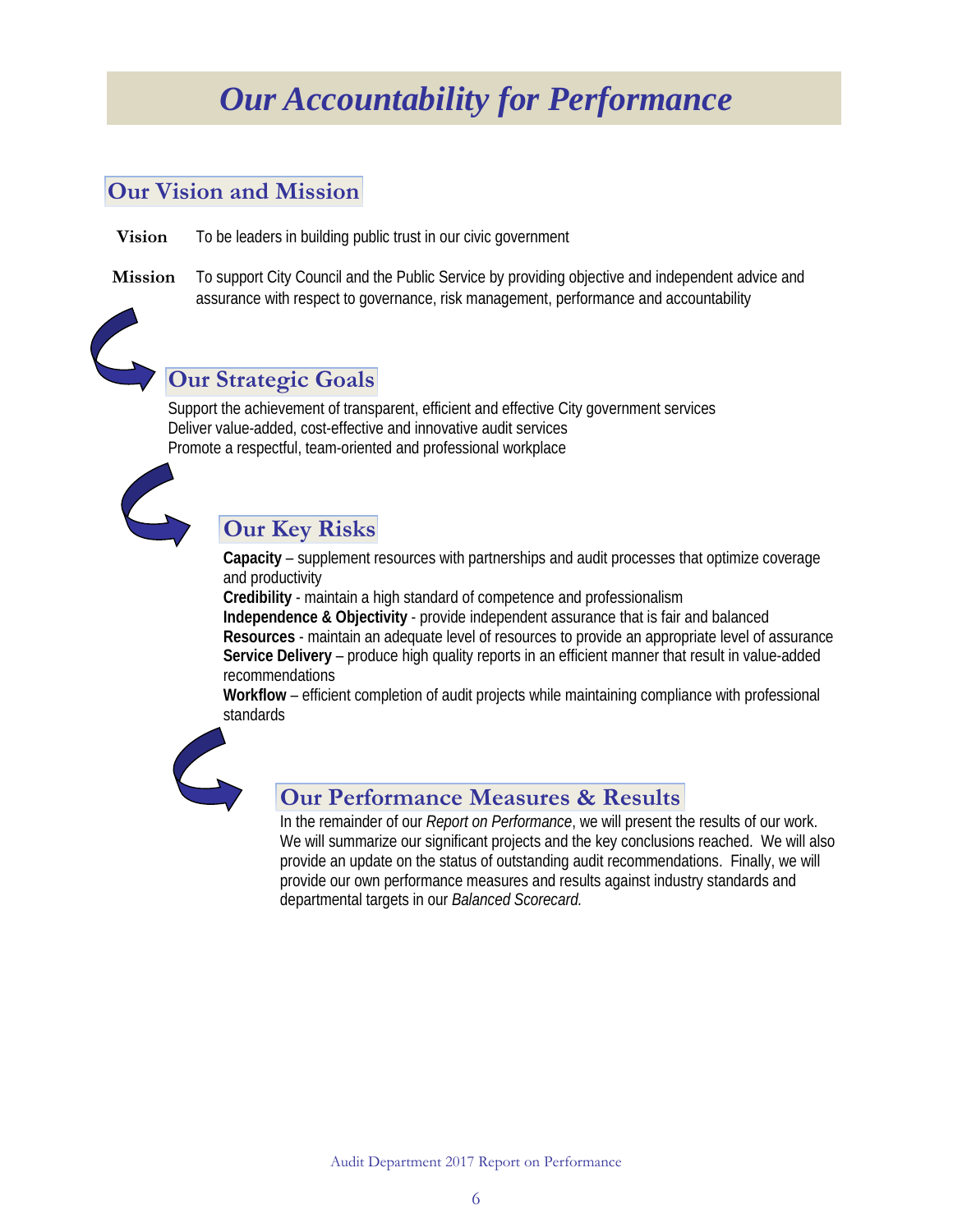## *Current Projects*

### **Advisory Services**

<span id="page-7-0"></span>The Audit Department has representatives who contribute to the following committees:

#### *Excellence Winnipeg*

The City of Winnipeg, in partnership with Excellence Canada, began the Excellence Winnipeg initiative in 2013. The initiative promotes excellence, innovation and wellness in the Public Service by focusing on improving performance in: leadership and governance; strategy and planning; citizen experience; people engagement; process and project management; and partner and supplier relationships.

#### *Indigenous Relations Leadership Team*

The Indigenous Relations Leadership Team is a cross-section of employees that raise awareness and create opportunities for Indigenous-focused initiatives across the Public Service. The Indigenous Relations Leadership Team has representatives from all civic departments.

#### *Asset Management/Project Management Advisory Committee*

The mandate of the committee is to provide guidance and advice on the performance of the Asset Management Program and to monitor progress and success of the Corporate Asset Management Plan.

#### *Sustainable Procurement*

The sustainable procurement working group is responsible for incorporating sustainable procurement through the City's procurement policy and developing administrative standards that include environmental, social and economic aspects. Departmental representatives share current practices and ideas to contribute to sustainable procurement. This aligns with a Sustainable Winnipeg (an OurWinnipeg Direction Strategy), which requires a city to demonstrate its commitment to improving sustainability of its operations through the products and services it purchases.

#### *The City of Winnipeg Charitable Fund*

The City of Winnipeg Charitable Fund (CWCF) is the official charitable fund for the City of Winnipeg organization. The goal of the Fund is to provide City employees and retirees with the opportunity to support local charitable organizations through a bi-weekly payroll deduction.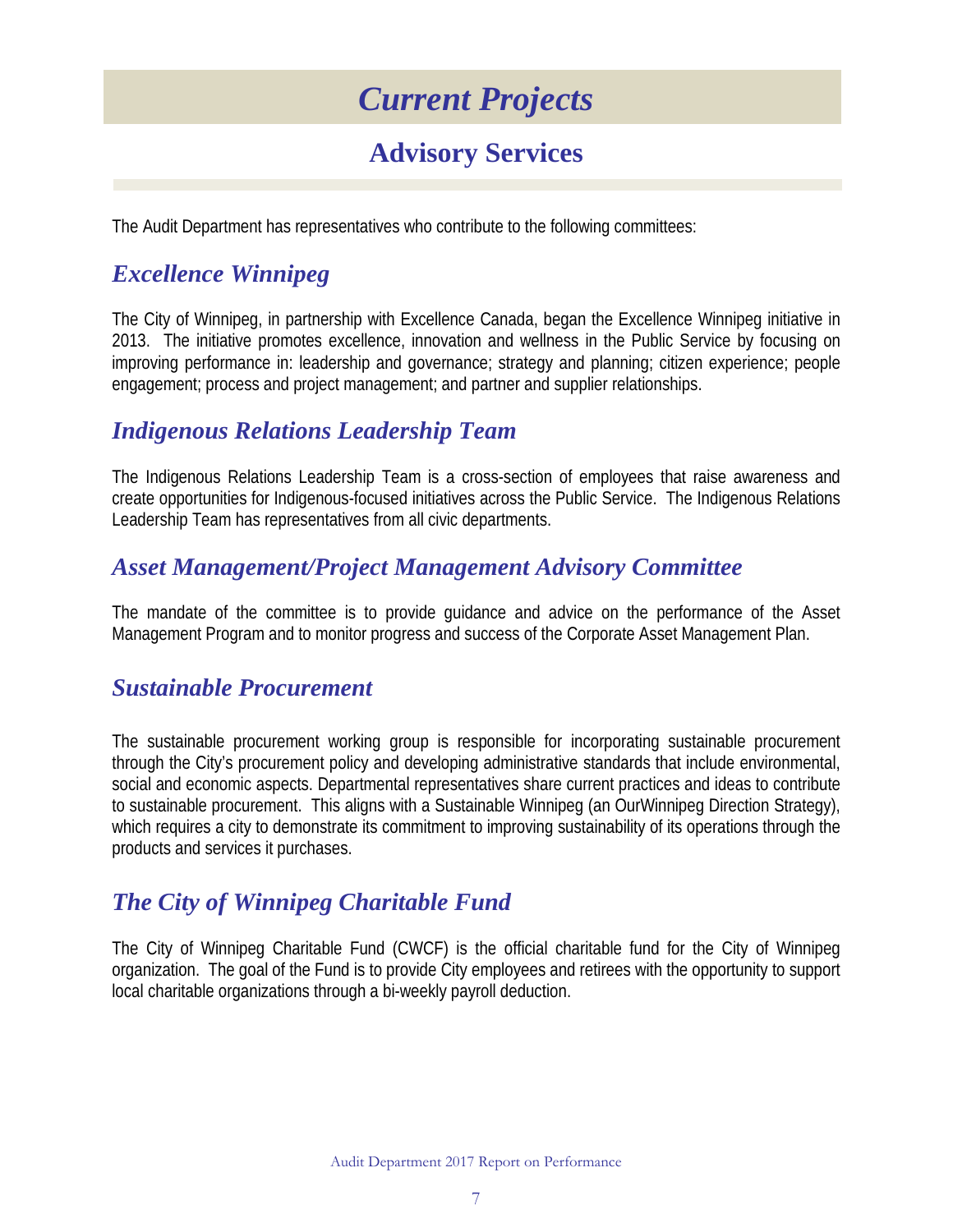#### *Due Diligence Reviews - Collective Bargaining Agreements*

We completed four (4) collective bargaining agreement reviews in 2017. Council policy requires that, prior to ratification of an agreement; the City Auditor and the external auditor review the full and long-term costs of collective bargaining agreements reported by the Public Service. Our role is to review that the forecasted net incremental costs or savings to the City have been appropriately identified, calculated and summarized in a report, and that all significant assumptions relating thereto have been disclosed.

#### *Compliance Audit – Mayor's Expenditure Policy*

The City Auditor was authorized to engage external resources for the purpose of completing the audit of the Mayor's expenditures incurred under the Mayor's Expenditure Policy for the year ended December 31, 2017. The purpose of the audit is to evaluate compliance with the policy requirements and principles of the fund. The fund provides monies to the Mayor to operate their offices, to communicate with constituents, to represent and support local communities, and to cover the additional expenses of chairing committees of Council.

The results of the audit will be reported to the Audit Committee of Council in July 2018. KPMG LLP was awarded the contract under RFP 110-2010 B.

#### *Compliance Audits – Councilors' Ward Allowance Fund*

The City Auditor was authorized to engage external resources for the purpose of completing the audit of the ward allowance and chairperson expenditures incurred under the Councillors' Ward Allowance Fund Policy for the year ended December 31, 2017. The purpose of the audit is to evaluate compliance with the policy requirements and principles of the fund. The CWA fund provides monies to City Councillors to operate their ward offices, to communicate with constituents, to represent and support their wards and local communities, and to cover the additional expenses of chairing specific committees of Council.

The CWA funds of fifteen (15) City Councillors and ten chairperson accounts were audited for 2017. The results of the audits will be reported to the Governance Committee of Council in July 2018. KPMG LLP was awarded the contract under RFP 110-2010 B.

#### *Quarterly Report Card*

We gather and review management responses regarding the status of implementation of past audit recommendations on a quarterly basis and report the results to Audit Committee.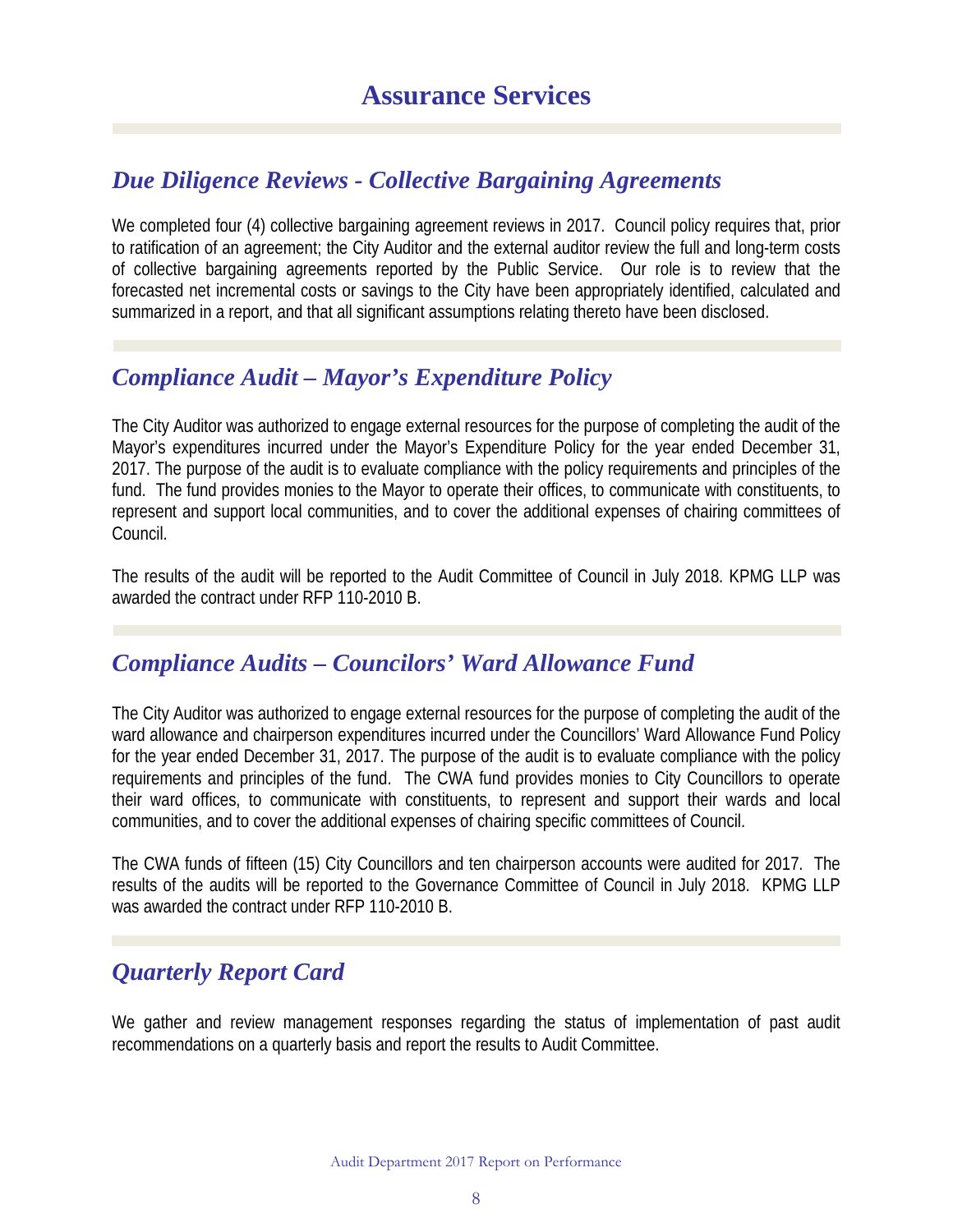The Quarterly Report Card presents management's representations as to the status of recommendations implemented, in progress or not to be implemented. Documentation supporting the implementation of recommendations is reviewed by the Audit Department to confirm implementation has occurred.

The Quarterly Report Card process enables the City Auditor to provide Audit Committee with assurance that the Public Service has implemented recommendations from past audit reports. Further details of the Quarterly Report Card are provided in the section *Status of Past Audit Recommendations.*

#### *Major Capital Project Estimate Classifications*

The classification level of project cost estimates communicates the level of design work completed to support the cost estimate and can have a significant impact on the difference between the final results and the original estimated costs. We performed an audit on the estimate classification for one (1) major capital project presented in the City's 2018 Preliminary Capital Budget. This audit was for the Fermor Avenue Bridge (Seine River) – (Class 3).

We concluded that the estimate classification for the project was fairly presented in the Preliminary Capital Budget. The result was reported to Council in December 2017.

#### *Independent Fairness Commissioner*

Council motion created the Independent Fairness Commissioner (IFC) role and the mandate was to review and provide assurance on Real Estate Transactions before they are presented to Standing Policy Committee/Council.

The objective of the Independent Fairness Commissioner is to ensure that real estate transactions and management services adhere to the policies and procedures of the City of Winnipeg and to consider if the goals of being open, fair and transparent have been met.

The Audit Department issued a Request for Proposal (RFP No. 288-2017) in 2017 for a Contract for Professional Consulting Services for an Independent Fairness Commissioner in order to seek a qualified external firm to act in the capacity of the IFC role. The contract was awarded to Deloitte LLP on June 30, 2017. The contract is renewable in one (1) year increments and the Audit department plans on doing a review of the process midway through the contract term.

The IFC completed two (2) real estate transaction reviews in 2017, and the reports were presented to the Standing Policy Committee on Property and Development, Heritage, and Downtown Development in December 2017.

Real Estate Transactions with reporting requirements will continue to be reviewed by the IFC on a monthly basis, and the reports are being submitted to the Standing Policy Committee on Property and Development, Heritage, and Downtown Development as required.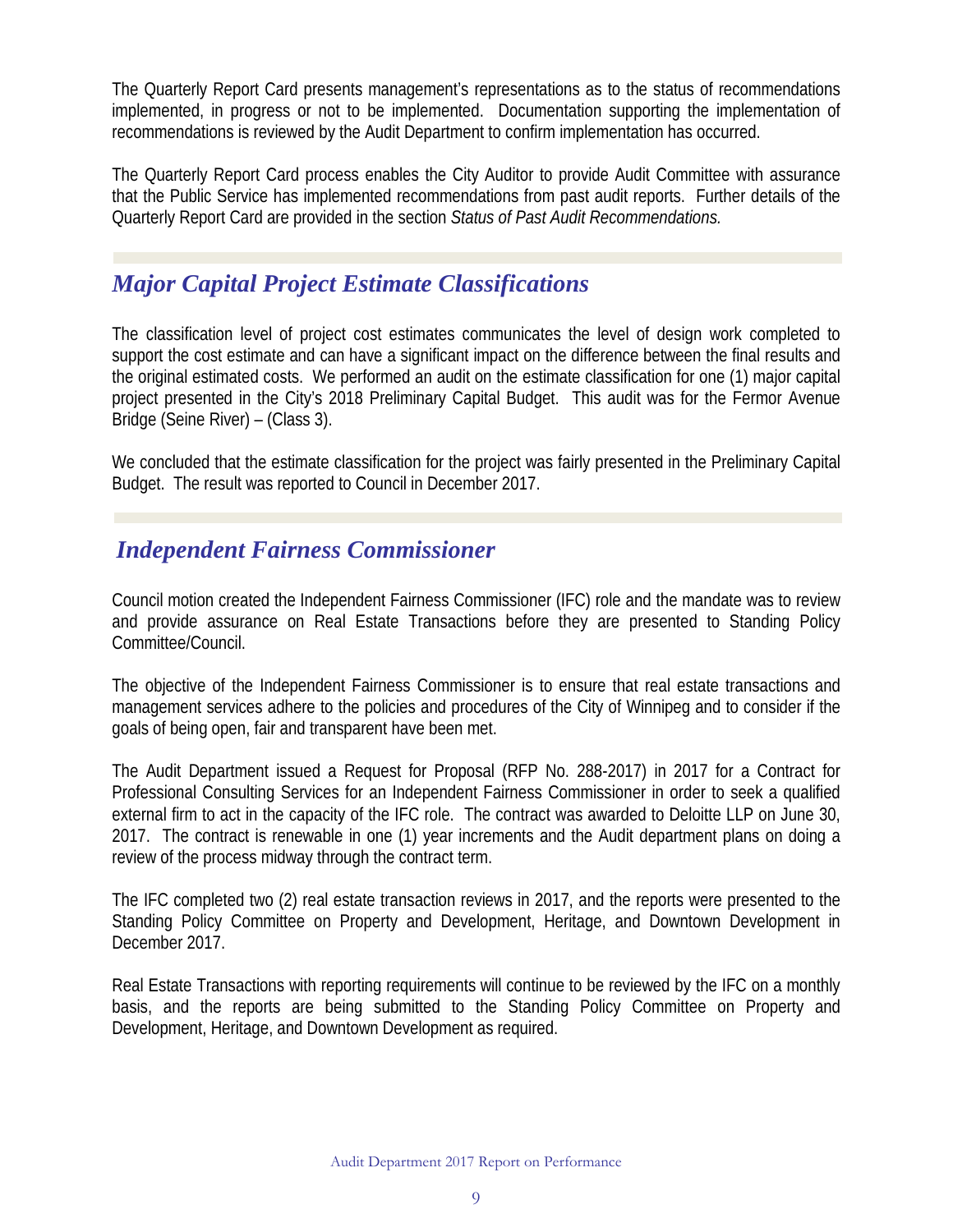#### *Audit of Procurement for the Pedestrian and Cycling Strategies Report and Review of the Employee Code of Conduct*

A motion was made by City Council that the City Auditor carry out an independent review of the procurement of the contract and subcontracts related to the Pedestrian and Cycling Strategy to ensure that the City of Winnipeg Code of Conduct was upheld, and to provide recommendations in the event that there is a need to update and modernize the City of Winnipeg Employee Code of Conduct.

The objectives of our audit were:

- To provide assurance on whether the City's Employee Code of Conduct had been upheld for the procurement of the Pedestrian and Cycling Strategy.
- To assess and provide recommendations on whether the City's Employee Code of Conduct needs to be updated and modernized.

#### What we found:

- The Public Service did uphold the City's Employee Code of Conduct for the procurement and execution of the Pedestrian and Cycling Strategies project. The steps taken by the Public Service to mitigate the risk of potential conflict of interest in the procurement and during the course of the project followed the requirements of the Employee Code of Conduct.
- The quidance in the City's Employee Code of Conduct in relation to conflict of interest is in line with the codes of other jurisdictions, and also in line with professional guidance on codes of conduct.
- The City's Employee Code of Conduct has not been updated since it was adopted by Council in 2001.
- The current code has several strengths, including that it discusses key principles to be followed, contains guidelines on ethical conduct including conflict of interest, provides clear details on roles, responsibilities, and options for consequences in cases of ethical misconduct, and is concisely written.

#### Key recommendations:

- The Public Service updates the City's Employee Code of Conduct to incorporate the key characteristics for codes.
- That the code be revamped to be written in plain language to be more reader friendly to employees of all educational and cultural backgrounds. Other areas that we recommended to be updated in the code included providing a definition of conflict of interest for the benefit of those who may not be familiar with the meaning of the term, incorporating the City's corporate values, and providing references to the Public Service's other ethical standards that support the principles in the code.
- That the Public Service formally documents its Ethics Framework to present a more unified quide for presenting and communicating the City's policies and standards that build and sustain the ethical culture.
- That the Public Service establishes a process to review and update both the Employee Code of Conduct and the Ethics Framework on a periodic basis.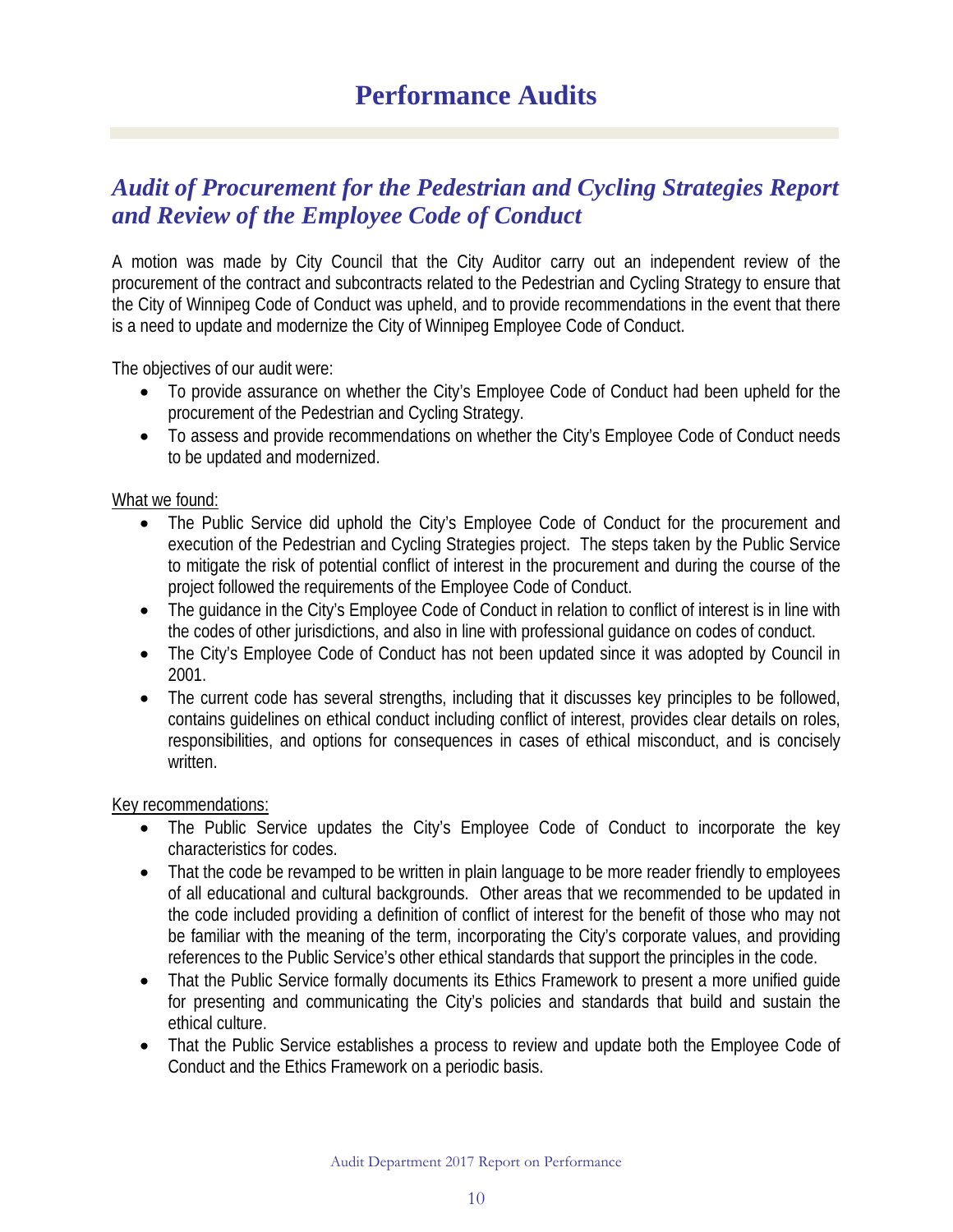### *Winnipeg Police Board Effectiveness Evaluation*

Background:

- The Winnipeg Police Board ("the Board") is required to comply with *The Police Services Act* to operate in accordance with the policy and procedures manual developed for police boards by the Manitoba Police Commission (MPC).
- Chapter 3.9 of the MPC Manual sets out a policy and related procedures to evaluate the effectiveness of the police boards in carrying out their legislative mandates. The policy requires the police board to evaluate its effectiveness at least every three (3) years, and provides guidance for carrying out the evaluation.
- The Board has been in operation for three (3) years as of June 2016 and decided to initiate the evaluation process of its activities by requesting assistance from the Chief Performance Officer to administer the evaluation and ensure objectivity.

The purpose of the evaluation was:

- To demonstrate the Board maintains compliance with the MPC Manual, which further reinforces measuring effectiveness to demonstrate overall good governance. It also identifies aspects of the Board's operations that can be further improved and incorporated into the goals of subsequent annual business plans.
- The effectiveness evaluation consisted of questionnaires and a policy and procedure checklist that were provided by the Board's Risk Management and Audit Committee.

#### What we found:

Evaluation Questionnaire:

- There was a 59% response rate for the evaluation questionnaire that was distributed to the Board and stakeholders selected by the Risk Management and Audit Committee. There may be future opportunities for the Board to improve the response rate by increasing its communication with desired stakeholders about the contribution of the feedback to the Board's future success.
- Based on the analysis performed, the respondents were pleased with the overall effectiveness of the Board. The majority of the average scores in each section were satisfactory; however, some of the quantitative results, as well as the comments expressed by respondents, indicated areas for potential improvement.
- The questionnaire competencies that received more favorable responses included restrictions on the mandate, strategic planning, and the Board-Chief relationship. Areas with lower satisfied results were training and capacity and risk management.

Policy and Procedures Checklist:

- Overall, the Board provided support that it is following the guidance of the vast majority of the items included in the Risk Management and Audit Committee's policy and procedure checklist.
- The Board staff have openly communicated that there are a few checklist items that the Board is not following. The Board will want to determine the risks associated with these items, and how those risks may impact the Board's effectiveness. These items have been summarized below:
	- o Not all complaints about the WPS or individual officers, other than the Police Chief are forwarded to the Chief or designated for appropriate action. Instead, the Board explains the options they have available to complainants for making a complaint and encourages complainants to contact the appropriate agency directly. The Board believes this is the best way to act in accordance with the complainants' wishes for their concerns, and is currently holding discussions with the Manitoba Police Commission on this policy.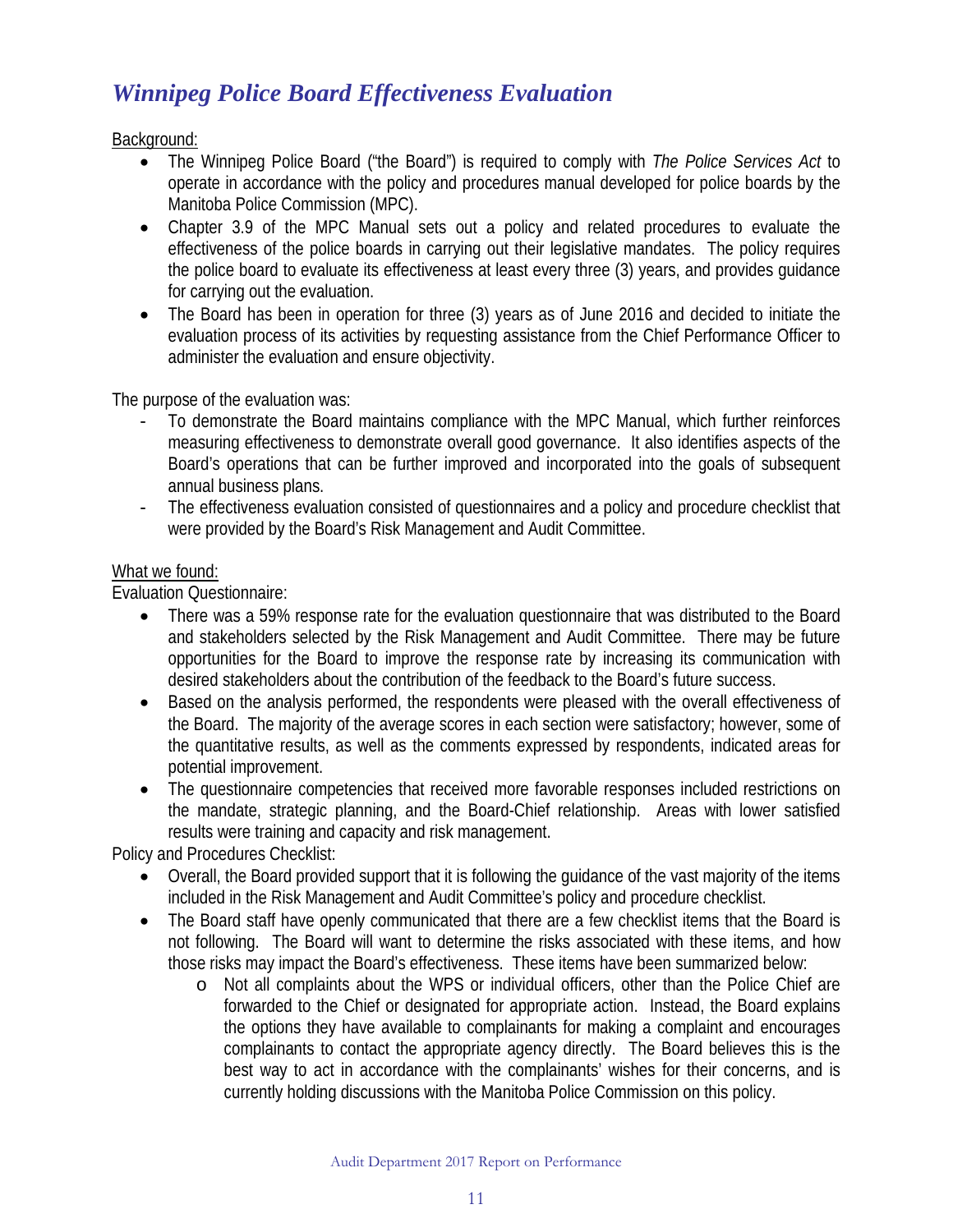- o Whether directors' liability insurance is necessary has been outstanding since 2013.
- o The Board has not reviewed the results of its 2015 informal assessment.
- o No formal set of individual and/or collective competencies are currently in place.
- o A process for the Board Chair to review its members' self-evaluations has not been implemented. This is because the Board has not yet determined whether it is appropriate and/or a priority for Board members to have individual performance evaluations on an annual basis.
- o Agendas are prepared for every meeting; however, the materials that are presented during each meeting are not always available three (3) days prior to the meetings.
- o The Board's audited financial statements are not ready by March 31st, and the Board obtains an extension from the MPC each year.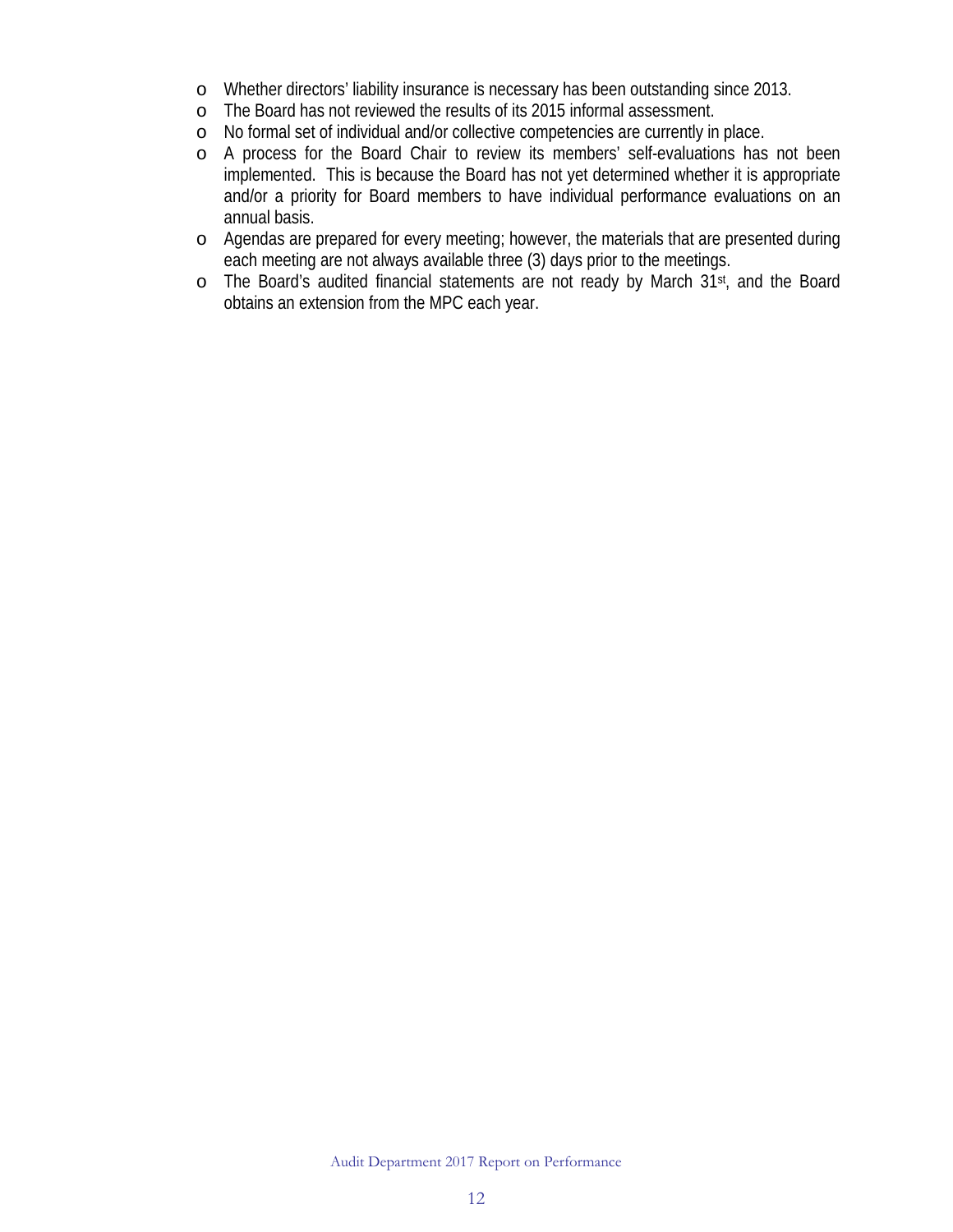### *Continuous Monitoring*

Leading practices are moving towards implementing processes and procedures that create an environment where risk is managed proactively rather than reactively.

A "Continuous Monitoring Program" involves the ongoing review and identification of transactions that fall outside usual parameters. The objective of continuous monitoring is to provide periodic reports to management that assist in proactively monitoring financial transactions, detecting unusual expenses and identifying areas where internal controls could be strengthened.

We recognized the advantages of implementing a Continuous Monitoring Program, and hired a consultant to evaluate the opportunity to implement such a program within the City's PeopleSoft financial system. The intent is to develop a program with built in parameters that will monitor and analyze financial transactions, with a focus on high-risk and high-value transactions, reporting on errors, irregularities or exceptions.

The Services required under this Contract consisted of research on the Continuous Monitoring mechanisms in a PeopleSoft financial system used by other jurisdictions or private sector entities to detect and report on high risk transactions; a comprehensive current state analysis on the City's PeopleSoft financial system and how risk is monitored and managed; and an assessment of the Return on Investment to aide in decision making to invest in implementing the program.

At the end of 2017, the consultant was working on a draft report. We expect to receive a final draft in 2018.

#### *Southwest Rapid Transitway (Stage 2) and Pembina Highway Underpass Audit*

Stage 2 of the Southwest Rapid Transitway and Pembina Highway Underpass is one of the largest capital projects that the City has embarked upon. Appropriate communication is important to allow key stakeholders to fulfill their roles in relation to the project; it also keeps the public informed on project performance. In a proactive effort, the Audit Department has been releasing quarterly audit reports that provide assurance on the reporting processes and selected key project management areas throughout the construction of the project.

The objectives of the ongoing audit are:

- To provide assurance that appropriate reporting is occurring for the Project based on regulatory requirements, City policies and procedures, and agreements with third parties
- To provide assurance that appropriate financial status reporting is occurring for the Project
- To provide assurance that appropriate risk management is occurring in the Project

By the end of 2017, two (2) quarterly audit reports had been released; one (1) report was covering the period of October 1 to December 31, 2016, and the second report was covering the period of January 1, 2017 to March 31, 2017. No key recommendations were provided in any of the two (2) reports. A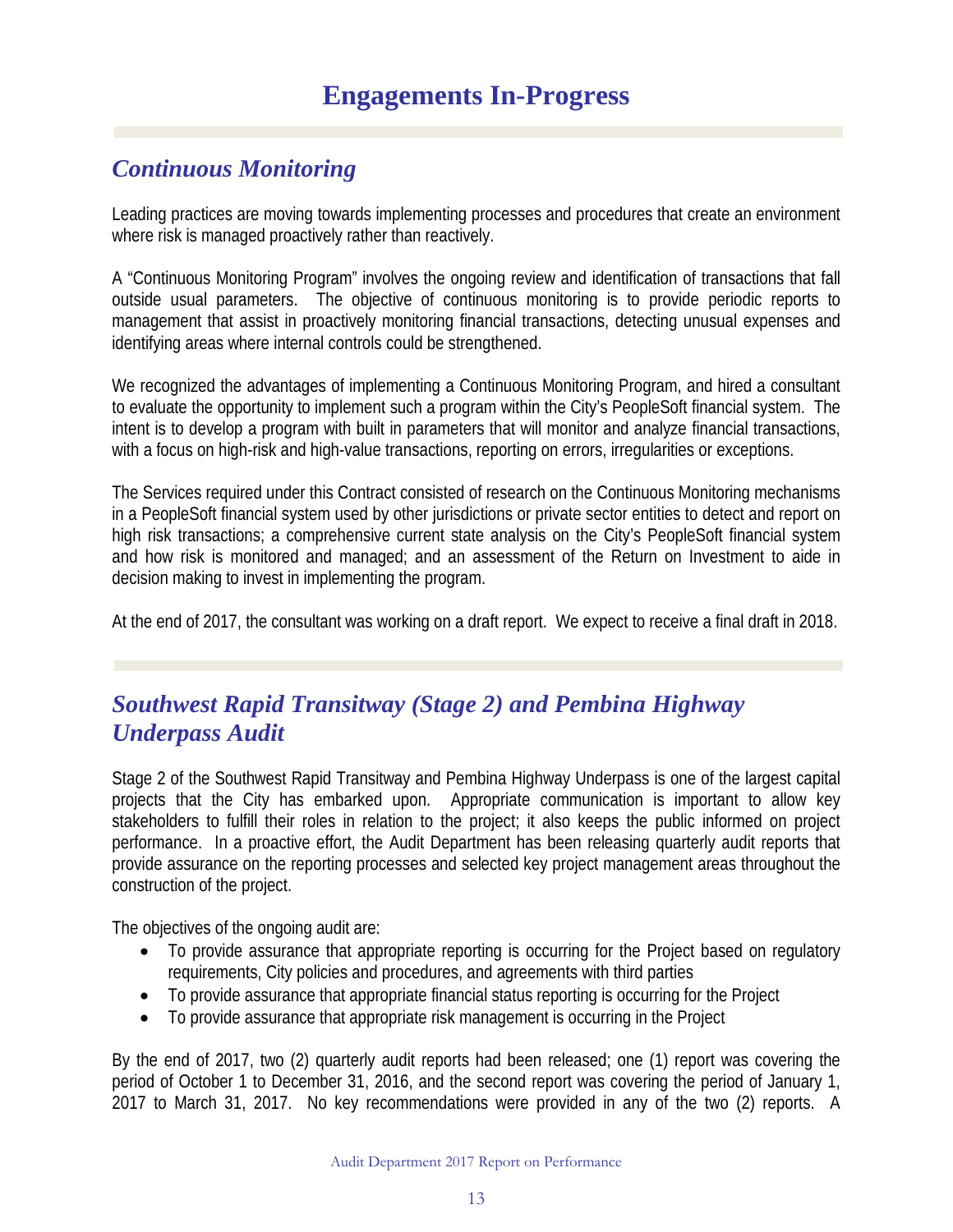reproduction of the Fairness Monitor's illustration of the risk distribution for this project was introduced in the October 1 to December 31, 2016 report. The remaining quarterly audit reports for 2017 were in progress at the end of 2017. We expect to continue to report quarterly on the project until construction is completed.

### *Safety Review of the City of Winnipeg Outdoor Aquatic Facilities*

A safety review of the City of Winnipeg Outdoor Aquatic Facilities was included in the City Auditors Audit Plan 2015 – 2018. The Audit Department issued a Request for Proposal (RFP) to identify experienced and capable proponents to conduct the review. In June 2017, a contract was awarded to the Lifesaving Society – Manitoba Branch Inc. The work performed under the contract consisted of a safety review, evaluating the overall operation of outdoor aquatic facilities, through on-site inspections of all ten (10) outdoor swimming pool facilities, a sample of nine (9) wading pool facilities and three (3) spray pads.

The objective of this audit was to evaluate the outdoor aquatic facilities safety processes and practices and report on the facilities adherence to Manitoba regulations and Lifesaving Society best practices.

The audit was in progress at the end of 2017. We will report on the results in 2018.

#### *By-Law Amalgamation*

The Province of Manitoba has enacted two (2) statutes, The Municipal By-law Enforcement Act (MBEA) and The Provincial Offences Act (POA). Both the MBEA and POA transfer the responsibility of administering by-law enforcement to the City of Winnipeg (the City).

Under the previous system, the courts not only administered the judicial process for by-law enforcement but also collected fines and court costs resulting from by-law violations. Under the new system, the City is responsible for screening and adjudicating and collecting all payment of penalties or fines except those voluntarily paid to the Court under the POA.

In light of changes made to by-law enforcement legislation, as a proactive measure, the Audit department evaluated strengths and opportunities within the current process to provide recommendations on optimal processes and administrative structures going forward.

The objectives of the audit were:

- To evaluate whether adequate processes, systems and controls are in place to achieve by-law enforcement service delivery objectives.
- To recommend on an appropriate organizational structure for the Public Service's by-law enforcement processes in light of recent legislative changes.

Further, Council passed a motion on July 19, 2017 that:

o Those amendments to twelve (12) by-laws, which will allow some by-law offences to be enforced under the MBEA and others to be enforced through tickets issued under The POA, be enacted.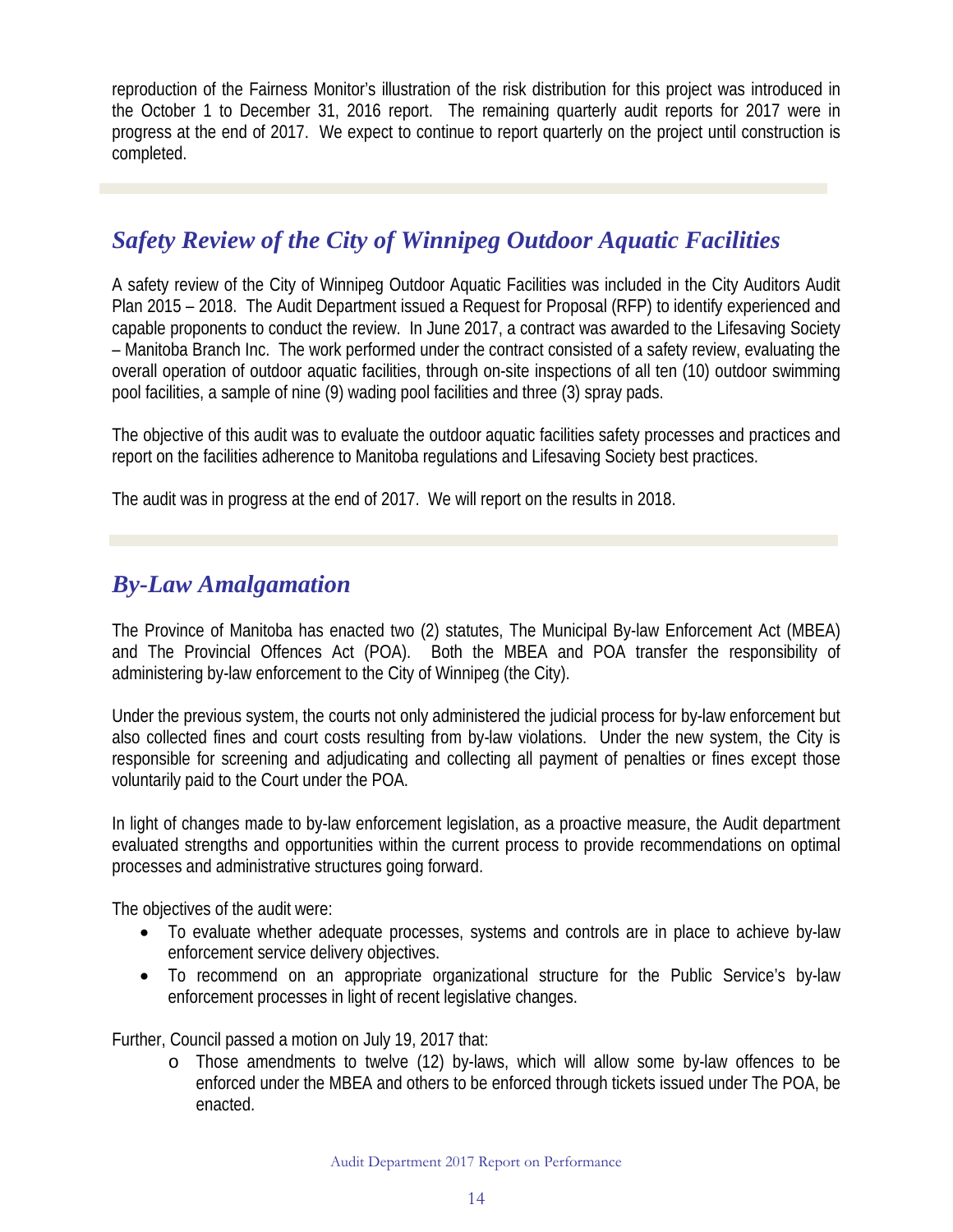- o The Public Service is directed to report back to Council within one (1) year with an implementation plan for administration of screening and adjudication functions for City by-laws enforced under the MBEA and the collection of all fines and penalties imposed for contraventions of City by-laws under both the MBEA and POA.
- o As a temporary measure until such time as a implementation plan referred to in recommendation 2 is in place, and notwithstanding its Operating Charter, the Winnipeg Parking Authority be authorized to administer screening and adjudication functions for City bylaws enforced under the MBEA and the collection of all fines and penalties imposed for contraventions of City by-laws under both the MBEA and POA.

The audit was still in progress at the end of 2017. A final report will be issued in 2018.

#### *[Audit](http://winnipeg.ca/audit/pdfs/reports/2015/CommunityBylawEnforcementServicesAudit.pdf) of the Legal Services Department*

Council approved a motion directing the CAO to request that the City Auditor conduct a review of the City's Legal Services Department, including an examination of the current systems and processes for pursuing legal action against contractors, and develop recommendations to ensure that critical deadlines are not missed in the future. The project was added to the City Auditor's 2018 Audit Plan which was approved by Audit Committee on December 6, 2017.

The single objective of the audit was to evaluate whether the Legal Services Department has the appropriate systems and processes in place to mitigate the risks of file management errors, including missing critical deadlines in legal processes.

This audit was in progress at the end of 2017. We reported the results in February 2018.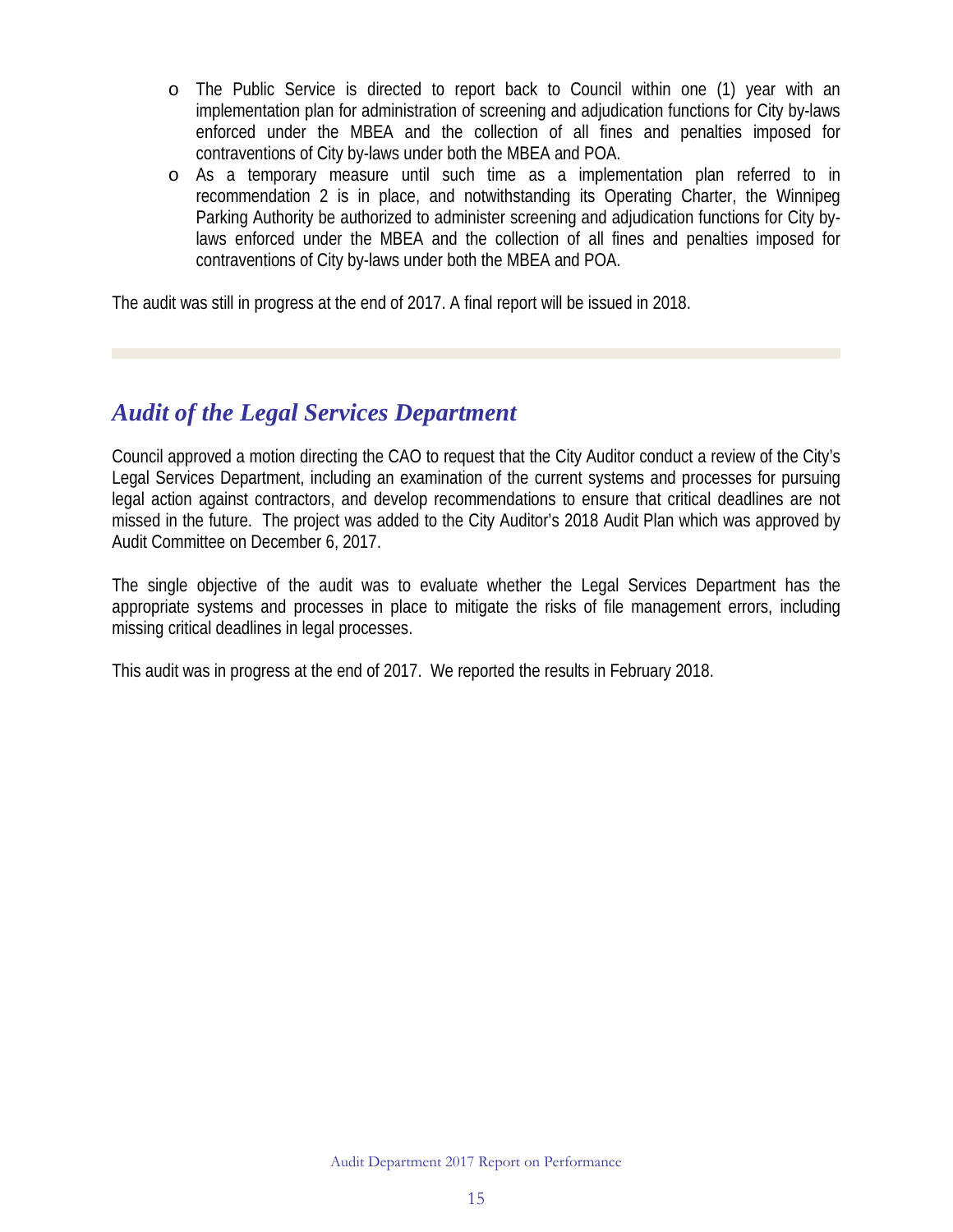#### *Fraud and Waste Hotline*

The Fraud and Waste Hotline is a confidential and anonymous service accessible to City staff and citizens to report complaints twenty-four (24) hours a day, seven (7) days a week.

The Audit Department provides investigative services as a result of information arising from reports submitted through the Fraud & Waste Hotline, through audit projects, or at the request of Council, the Public Service (pursuant to the City of Winnipeg's Administrative Standard: *Fraud, Theft, Misappropriation or Related Irregularities*), City managers and citizens.

While maintaining an independent and objective perspective, we conduct our services using a cooperative approach. As needed, we consult with staff from Human Resources, Legal Services, Corporate Finance and other investigative agencies. We also work closely with department management who are responsible for taking appropriate action to resolve concerns raised during a review.

#### Hotline Activity

The following table summarizes the types of complaints received through the Fraud and Waste Hotline by the Audit Department during the calendar year.

| <b>Report Category</b>                               | 2015  | 2016 | 2017 |
|------------------------------------------------------|-------|------|------|
| <b>Financial Reporting and Accounting</b>            |       |      |      |
| Health and Safety, Environment                       | O     |      |      |
| Unethical Conduct and Conflict of Interest           | 12    | 9    | 16   |
| Manipulation or Falsification of Data                |       | っ    |      |
| Harm to People or Property                           | 3     |      |      |
| Theft, Embezzlement, Fraud                           | $11*$ | 23   | 41*  |
| Violation of Laws, Regulations, Policies, Procedures | 3     | 10   | 8    |
| Organization                                         |       |      |      |
| Management/Supervisor                                |       |      |      |
| Compensation, Pension and Benefits                   |       |      |      |
| Product/Customer Service                             |       |      |      |
| Office and Equipment Requirements                    |       |      |      |
| Safety and Security Issues                           |       |      |      |
| Suggestions for Improvement                          |       |      |      |
| Miscellaneous                                        |       | 3    | 8    |
| Undefined                                            |       |      | h    |
| Total                                                | 42    | 56   | 84   |

Note: \* a duplicate report required only one investigation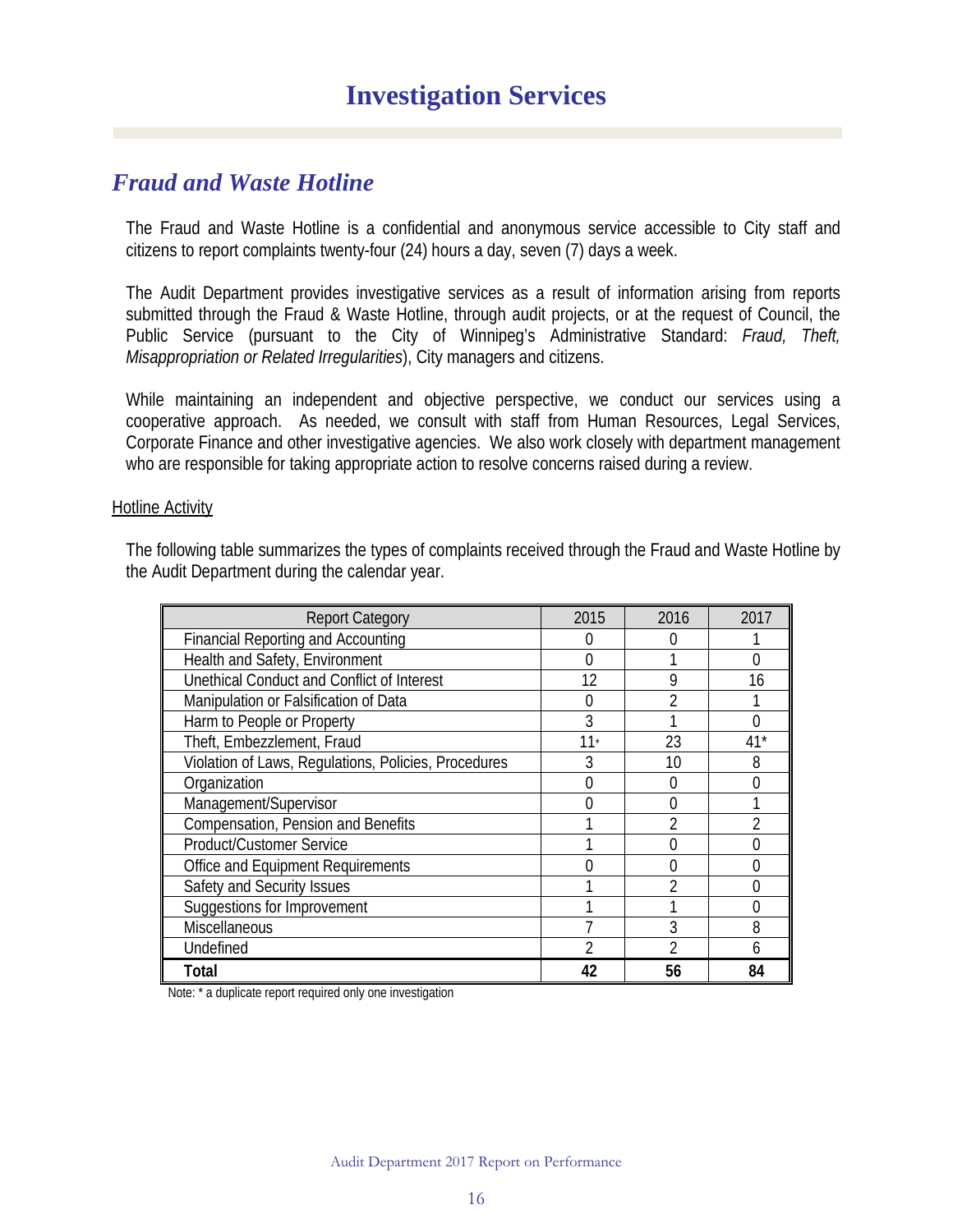#### Disposition of Complaints

We investigated all complaints received in 2017 in accordance with internal procedures and guidelines, as well as professional standards. We gathered evidence to confirm or dispel the allegations reported. We consulted with other appropriate internal or external experts as deemed necessary. If "No Action" is taken on a report, it would typically be due to insufficient information being supplied to support the allegation. Despite attempts by the Audit Department staff to obtain additional information through the hotline system, there may not be sufficient information to proceed.

|                               | Carry Forward from<br>Prior Year | Complaints<br>Received in 2017 | Closed |
|-------------------------------|----------------------------------|--------------------------------|--------|
| No Action                     |                                  |                                |        |
| Referral to Another Agency    |                                  |                                |        |
| <b>Referral to Department</b> |                                  |                                |        |
| Investigation                 |                                  |                                |        |

#### Outcomes of Reports

|                    | Closed |
|--------------------|--------|
| Substantiated      |        |
| Unsubstantiated    |        |
| Conclusion pending |        |

Note – counts may include complaints received in prior year.

Through the investigations conducted this year, the following actions were taken as a result of the investigation into the reports:

- Identification of a number of water meters that had been tampered with. The department repaired the meters and implemented enhanced monitoring procedures.
- Improved monitoring and documentation of overtime arrangements and implementation of a process to reconcile hours taken with banked hours.
- Staff meetings have been established within a City of Winnipeg department to communicate and remind staff of departmental expectations, policies, and procedures.
- Updates to the Project Management Manual and Bid Opportunity Templates to clarify the process for contract administrators tasked with managing a bid solicitation. The guidance focused on the process for reviewing requests for substitutes, the subsequent approval or denial of a substitute and the inclusion of an approved product.
- Revisions to the procurement process to request contract administrators do not include proprietary specifications/products in City tenders/RFPs unless prior approval of a single source is obtained from the appropriate authority.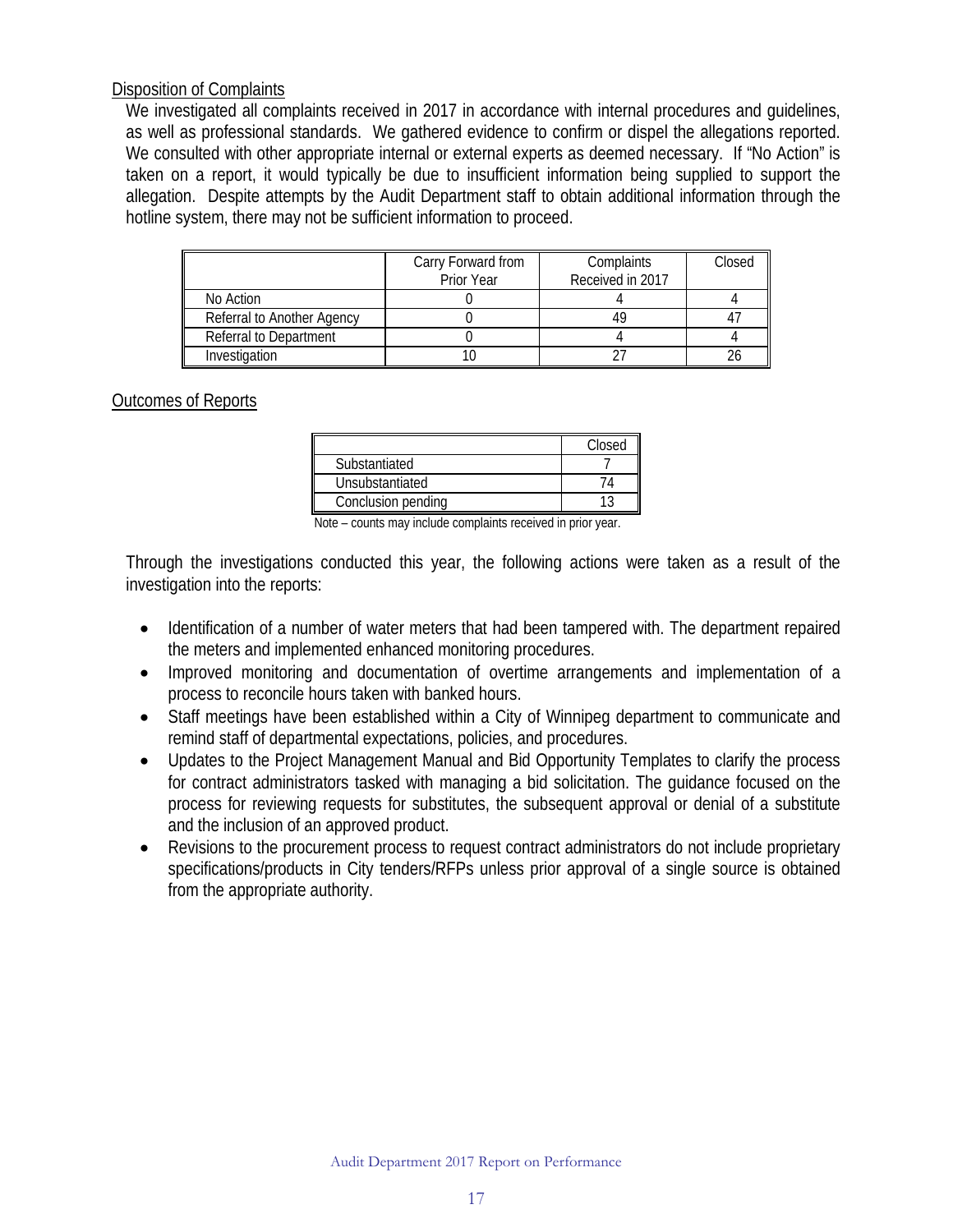### *Status of Past Audit Recommendations*

<span id="page-18-0"></span>The Audit Department's work does not end when an audit report is presented to City Council. The most important component of an audit recommendation is its implementation. The Public Service provides a response to each audit recommendation in the Audit Report along with an action plan for completion. The subsequent implementation of the audit recommendations in accordance with the action plans is the responsibility of the Public Service.

The Audit Department provides a template of outstanding audit recommendations to the Department Director responsible for implementing the recommendations. The templates are forwarded to the Audit Department for review and compilation. Documentation supporting the implementation of recommendations is reviewed to confirm implementation has occurred. For recommendations in progress, an implementation strategy and timeframe is provided. For recommendations not to be implemented, an explanation is provided.

The Quarterly Report Card summarizes the status of:

- the specific recommendations targeted for completion in the current quarter as indicated by the Public Service;
- the specific recommendations from each Audit report currently in progress and the target date for completion; and
- the number of Audit recommendations implemented to date.

Overall, the Quarterly Report Card presents management's representations as to the status of recommendations implemented, in progress or not to be implemented. The Quarterly Report Card is produced at the end of March, June, September and December and is presented by the City Auditor at the next Audit Committee meeting along with any observations he may have.

Quarterly Report Cards are typically completed within five (5) years following the issue date of an audit report, which may be extended as circumstances warrant. After the reporting period, the Audit Department prepares a final report to Audit Committee that provides a summary of recommendations implemented, in progress and not to be implemented. Included is a complete history of status updates relating to those recommendations not implemented. After presentation of this final report, the status of audit recommendations will no longer be tracked by the Audit Department. If there are significant concerns that cannot be satisfactorily addressed by the Public Service, the Audit Committee may propose a new audit of the subject entity through the annual planning process.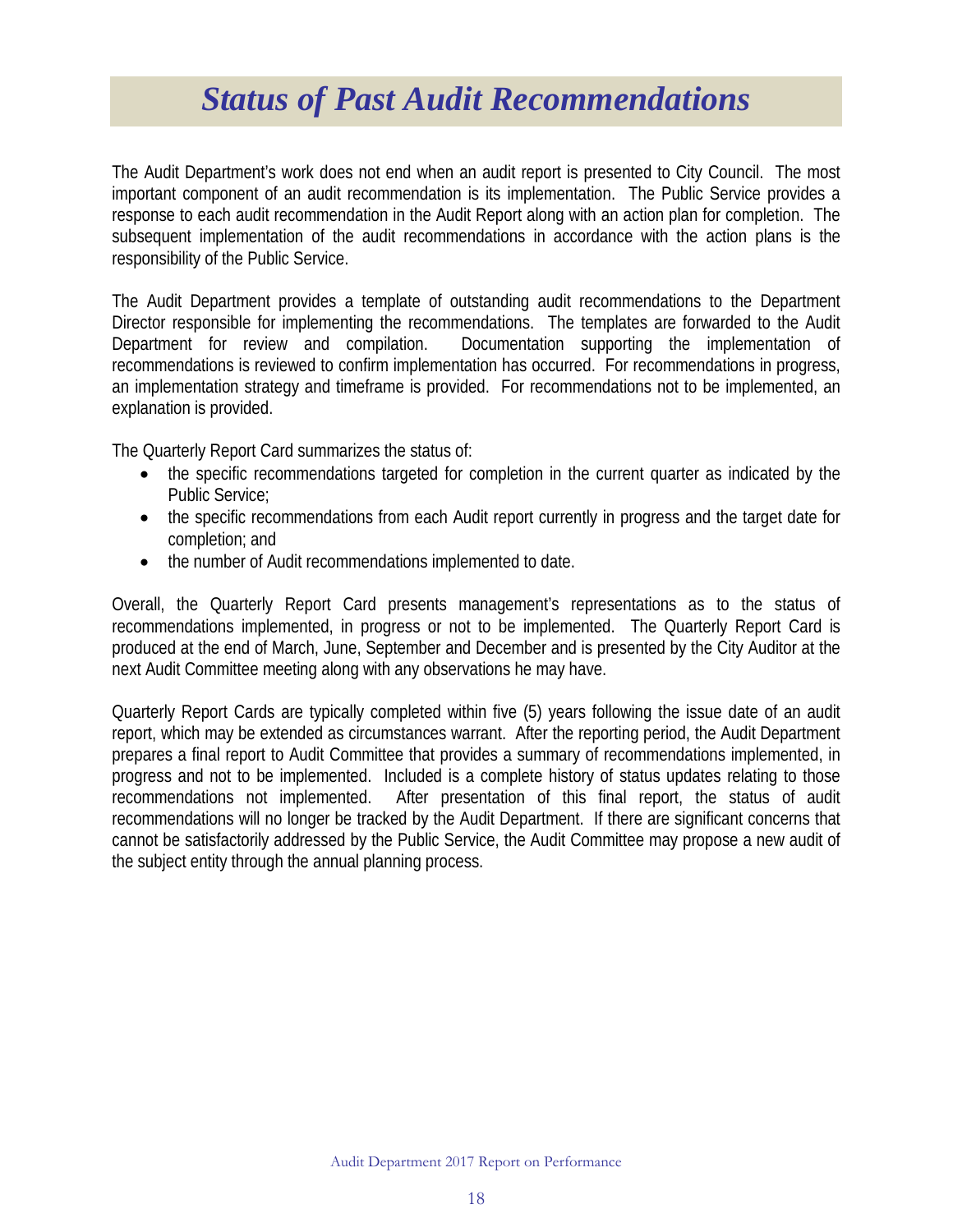### Summary Status Report

Below is a summary of the implementation status of recommendations made in our audit reports.\*

|                                                                      |                   |              | <b>RECOMMENDATIONS</b> |                          |                |  |
|----------------------------------------------------------------------|-------------------|--------------|------------------------|--------------------------|----------------|--|
| <b>AUDIT REPORTS</b>                                                 | <b>Issue Date</b> | <b>Total</b> | Implemented            | Not to be<br>Implemented | Pending        |  |
|                                                                      |                   |              |                        |                          |                |  |
| Capital Projects Management 1                                        | Feb-09            | 29           | 26                     | 3                        |                |  |
| Traffic Signals Branch Performance Audit                             | <b>Jun-11</b>     | 19           | 15                     | 1                        |                |  |
| Operational Review of the Winnipeg Parking<br>Authority <sup>1</sup> | Jun-11            | 27           | 25                     | 2                        |                |  |
| Animal Services By-law Enforcement Audit 1                           | $Jun-11$          | 13           | 11                     | $\overline{2}$           |                |  |
| Review of the Winnipeg Public Library Services                       | $Jan-12$          | 9            | $\overline{7}$         | 1                        | 1              |  |
| Review of the Hired Equipment Process                                | $Jul-12$          | 9            | 4                      |                          | 5              |  |
| Safety Review of Aquatics Services <sup>1</sup>                      | Feb-13            | 15           | 14                     | 1                        |                |  |
| New Fire Paramedic Station Construction<br>Project                   | Oct-13            | 14           | 12                     |                          | $\overline{2}$ |  |
| Non-Monetary Real Estate Grants Audit                                | $Jan-14$          | 12           | 11                     |                          | 1              |  |
| Winnipeg Police Service Headquarters Project                         | $Jul-14$          | 19           | 18                     |                          | 1              |  |
| 311 Contact Centre Audit 1                                           | Dec-14            | 13           | 13                     |                          |                |  |
| Waverley West Arterial Road Project Audit                            | Dec-14            | 6            | 5                      |                          | 1              |  |
| Community By-law Enforcement Services Audit                          | Sept-15           | 6            | 4                      | 1                        | 1              |  |
| Emergency Mechanical Services Branch Audit                           | Feb-15            | 15           | 10                     |                          | 5              |  |
| <b>TOTAL</b>                                                         | 206               |              | 175                    | 11                       | 20             |  |
| <b>PERCENTAGE</b>                                                    |                   |              | 85%                    | 5%                       | 10%            |  |

<span id="page-19-0"></span>**1 Audit reports closed in 2017**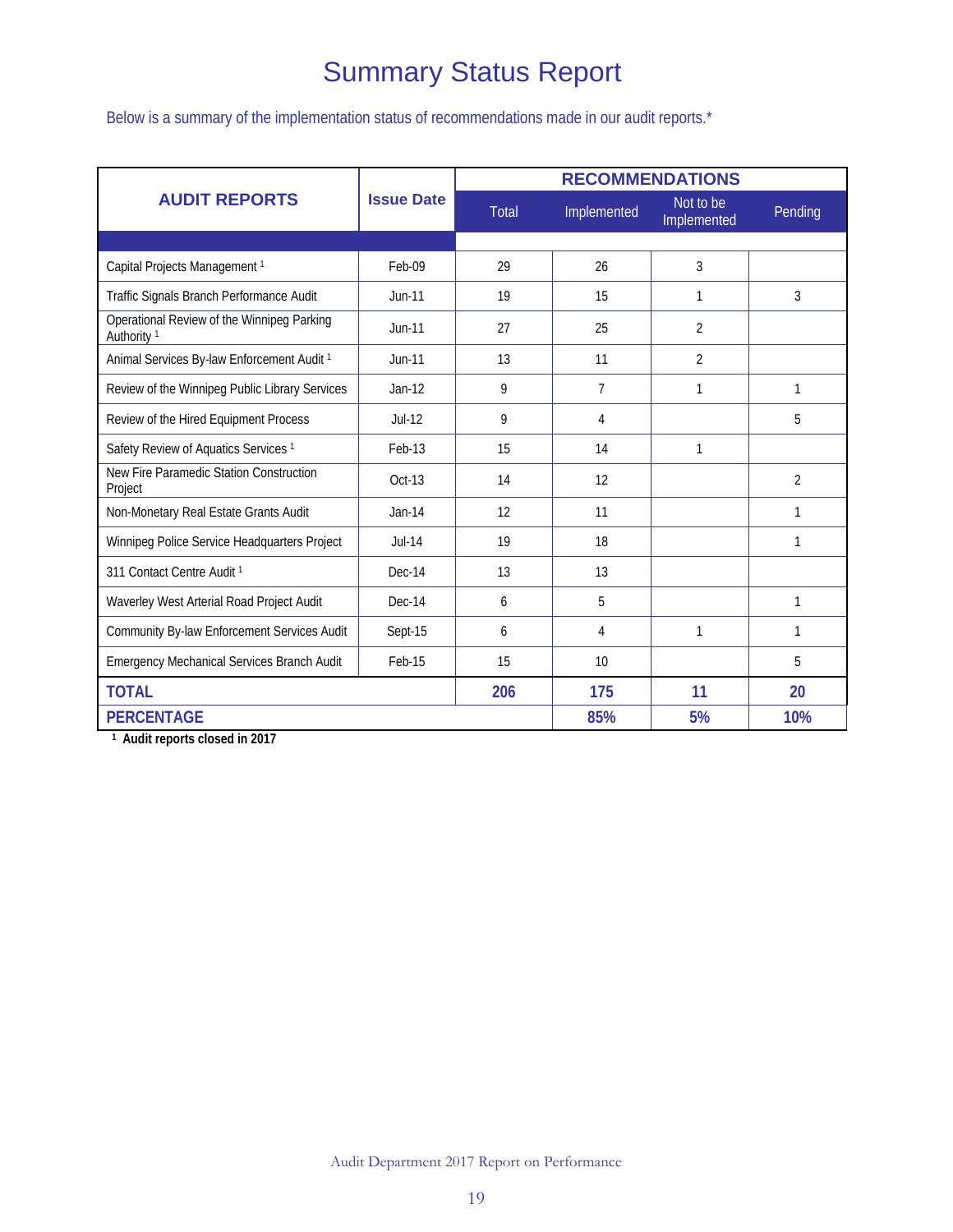# *Audit Department Balanced Scorecard*

| <b>Strategies</b>                                                 | <b>Performance</b><br><b>Measure</b>                                       | <b>Actual</b><br>2015 | <b>Actual</b><br>2016                           | <b>Actual</b><br>2017  | <b>Target</b> | Industry*<br><b>Benchmark</b> |  |
|-------------------------------------------------------------------|----------------------------------------------------------------------------|-----------------------|-------------------------------------------------|------------------------|---------------|-------------------------------|--|
|                                                                   | <b>Customers &amp; Stakeholders Perspective</b>                            |                       |                                                 |                        |               |                               |  |
| Support the<br>achievement<br>of transparent,<br>efficient and    | • # of reports issued<br>. The audit report was relevant and               | 35                    | 27                                              | 27                     | 25            | 32                            |  |
|                                                                   | addressed the priority issues (out of<br>5) Audit Survey                   | 3.2<br>100%           | 5<br>100%                                       | 5 <sup>1</sup><br>100% | 4<br>100%     | n/a<br>92%                    |  |
| effective City<br>government<br>services                          | • Audit recommendations accepted<br>• Audit recommendations<br>implemented | 79%                   | 81%                                             | 85%                    | 80%           | 63%                           |  |
|                                                                   |                                                                            |                       |                                                 |                        |               |                               |  |
|                                                                   |                                                                            |                       | <b>Customers &amp; Stakeholders Perspective</b> |                        |               |                               |  |
|                                                                   | • % direct hours dedicated to:<br><b>Assurance Services</b>                | 66%                   | 80.9%                                           | 83.3%                  | 275%          | n/a                           |  |
|                                                                   | <b>Advisory Services</b>                                                   | 25%                   | 11.5%                                           | 4.8%                   | $≤10%$        | n/a                           |  |
|                                                                   | <b>Investigation Services</b>                                              | 9%                    | 7.5%                                            | 7.5%                   | $≤15%$        | n/a                           |  |
|                                                                   | • Clients/stakeholders rating of the<br>audit recommendations as 'value-   | 3.2                   | 4                                               | 4 <sup>1</sup>         | 4             | n/a                           |  |
|                                                                   | added' (out of 5)                                                          |                       |                                                 |                        |               |                               |  |
| Deliver value-<br>added, cost-                                    |                                                                            |                       | <b>Financial Accountability Perspective</b>     |                        |               |                               |  |
| effective and                                                     | · Operating Budget variance                                                | $-35.3%^{2}$          | $-34.0\%$ <sup>2</sup>                          | 3.89% <sup>2</sup>     | 0%            | n/a                           |  |
| innovative                                                        | • Cost per billable hour                                                   | \$124.60              | \$116.54                                        | \$159.243              | \$118.00      | \$235.00 1                    |  |
| audit services                                                    | • Cost savings/avoidance identified                                        | \$11,700              | \$0                                             | \$1,700,000            | n/a           | n/a                           |  |
|                                                                   | through Audit services                                                     |                       |                                                 |                        |               |                               |  |
|                                                                   |                                                                            |                       | <b>Internal Processes Perspective</b>           |                        |               |                               |  |
|                                                                   | . % Completion of Audit Plan                                               | 87%                   | 79%                                             | 79%                    | 75%           | 98.6%                         |  |
|                                                                   | • % Target budget hours met within<br>10%                                  | 92%                   | 98%                                             | 98%                    | 80%           | n/a                           |  |
|                                                                   | • Direct project hours to total hours<br>available                         | 76%                   | 75%                                             | 78%                    | 75%           | 70%                           |  |
|                                                                   |                                                                            |                       |                                                 |                        |               |                               |  |
|                                                                   |                                                                            |                       | <b>Learning &amp; Growth Perspective</b>        |                        |               |                               |  |
|                                                                   | • Approved staff complement                                                | 6.72                  | 6.72                                            | 6.72                   | 6             | $6 - 10$                      |  |
| Maintain a<br>respectful,<br>team-oriented<br>and<br>professional | • Number of Auditors (FTE) to total<br>organizational staff                | 1:1518                | 1:1525                                          | 1:1554<br>100%         | 1:1701        | n/a                           |  |
|                                                                   | • % of auditors with professional<br>designations                          | 100%                  | 100%                                            | 100%                   | 100%          | n/a                           |  |
|                                                                   | • Annual evaluation for each staff<br>Member                               | 100%                  | 100%                                            |                        | 100%          | n/a                           |  |
| workplace                                                         | • Number of training hours/FTE                                             | 43                    | 42.25                                           | 38.88                  | 40            | 40                            |  |
|                                                                   | • Average level of staff satisfaction<br>per annual survey                 | 4.90/5                | 5.8/7                                           | 5.9 / 7 <sup>4</sup>   | 6/7           | n/a                           |  |

\* Industry is represented by the Association of Local Government Auditors (ALGA) which represents local government audit organizations in both the United States and Canada. The latest comparative survey was published in October 2016.

<sup>1</sup> This number is a carry-forward from 2016 due to an inability to obtain 2017 survey results for completed projects as staff left the organization.

<sup>2</sup> Surplus is mainly due to unused funding for the Independent Fairness Commissioner role and salary monies due to departmental vacancies. <sup>3</sup> In 2017, our billing rate was \$159.24 per audit hour. Based on a review of local professional services firms, a fully blended (partner to junior) equivalent rate is

calculated to be \$235.00 per hour. The comparison rate was based on a calculation made in 2016.

<sup>4</sup> Staff satisfaction levels are expressed out of 5 based on a set rating scale for Actual 2014, Actual 2015. The rating scale was revised in 2016 for staff satisfaction levels to be expressed out of 7.